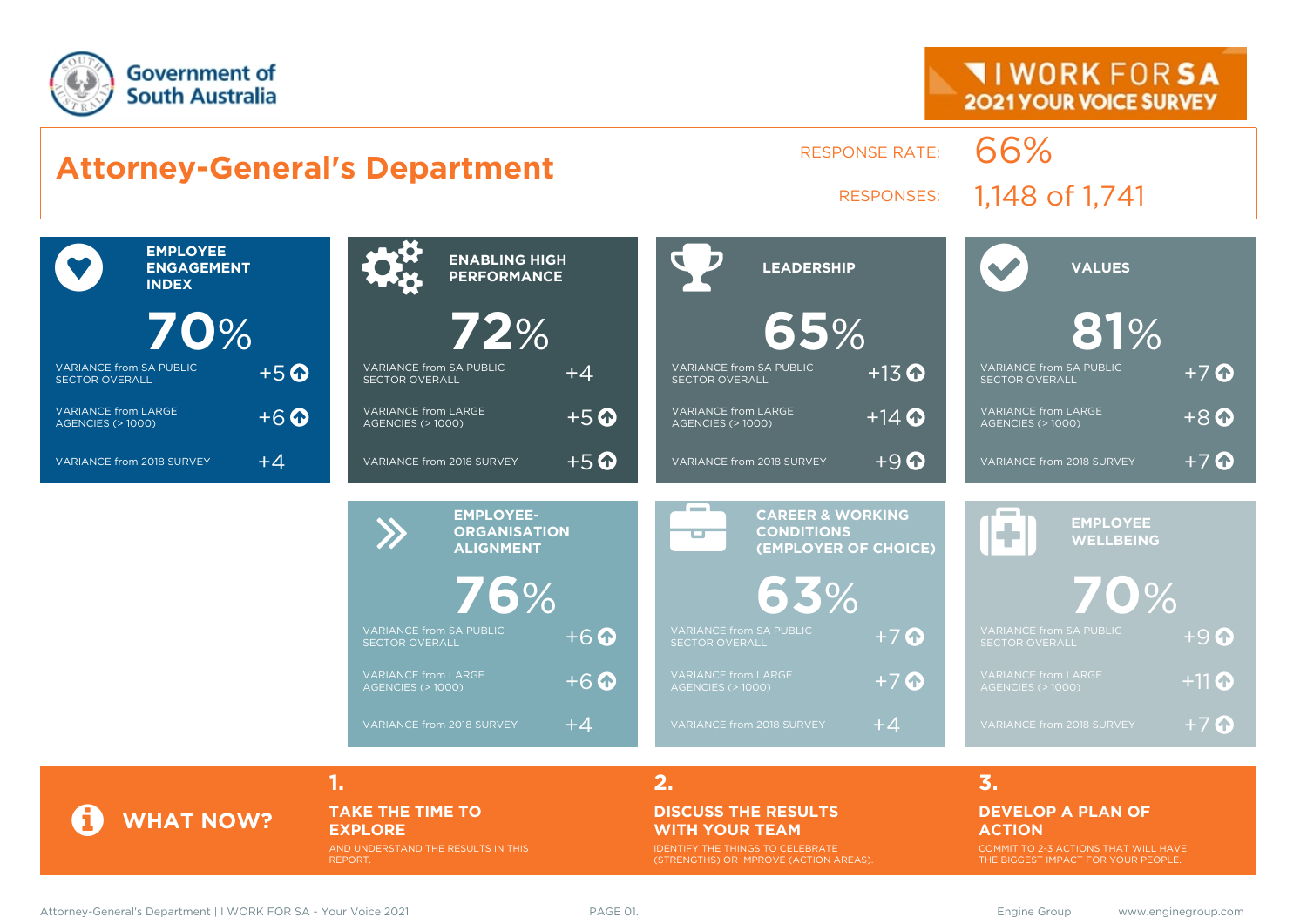# **TIPS & SUGGESTIONS**

### **UNDERSTANDING YOUR REPORT AND GETTING TO ACTION!**

THE SCORES ON THE FRONT PAGE GIVE YOU SOME SUMMARY INFORMATION. FIRST TAKE THE TIME TO FULLY UNDERSTAND THIS REPORT BEFORE SHARING WITH OTHERS.

# **01.**

**Take the time to digest the scores and identify the areas where you are performing well.**

These will tend to be high scores which are notably above any comparative scores. These should be celebrated. Share the good news with employees.

WHAT IS YOUR RESPONSE RATE? IF HIGH, THE RESULTS WILL BE REPRESENTATIVE OF THE VIEWS OF YOUR COLLEAGUES. IF LOW (<20%) TAKE CARE WHEN INTERPRETING THE RESULTS. ENCOURAGE ALL COLLEAGUES TO HELP WITH ACTION PLANNING AND HOPEFULLY THIS WILL ENCOURAGE THEM TO COMPLETE THE SURVEY NEXT TIME.

HOW DO YOUR SCORES COMPARE TO THE AVAILABLE COMPARISONS?

**ARE THERE ANY SCORES THAT ARE UNEXPECTED?**

### **Identify areas that need improvement. 02.**

These will be the lower scores, and/or those which are scoring notably below your comparators. Discuss these areas with your colleagues in focus groups or one-to-one discussions. Gather their thoughts and solutions before deciding actions to take.

**04.**

**impact on employee engagement.**

**Consider what actions could be taken which will have the greatest** 

It may be helpful to discuss with your manager or other colleagues (your peers, HR,

There are lots of websites of ideas and case studies to give you further inspiration

share ideas before

and top tips.

Review the high neutral responses (lots of employees ticking 'neither agree nor disag **employees ticking 'neither agree nor disagree')**

> Ask your colleagues about their views to find out what is causing this uncertainty. More communication and involvement may help to shift them to a positive frame of mind.

> > Some actions may be 'quick wins' and short term. However, in most instances, you will need to think Some actions may be 'quick wins'<br>and short term. However, in most<br>instances, you will need to think<br>longer term.

**What do you want employees to be saying about their working lives in the future?**

**What should be put in place to achieve this?**

The 'All questions' pages show every question asked in positively (strongly agree + agree), neutrally (neither agree nor disagree) or negatively (disagree + strongly disagree). Look at how your positive score compares to your parent unit, and your last survey's results.

**Is there room for**  Is there room for<br>improvement?

subject matter experts) to developing plans for action.

Attorney-General's Department | I WORK FOR SA - Your Voice 2021 **PAGE 02.** PAGE 02. Engine Group www.enginegroup.com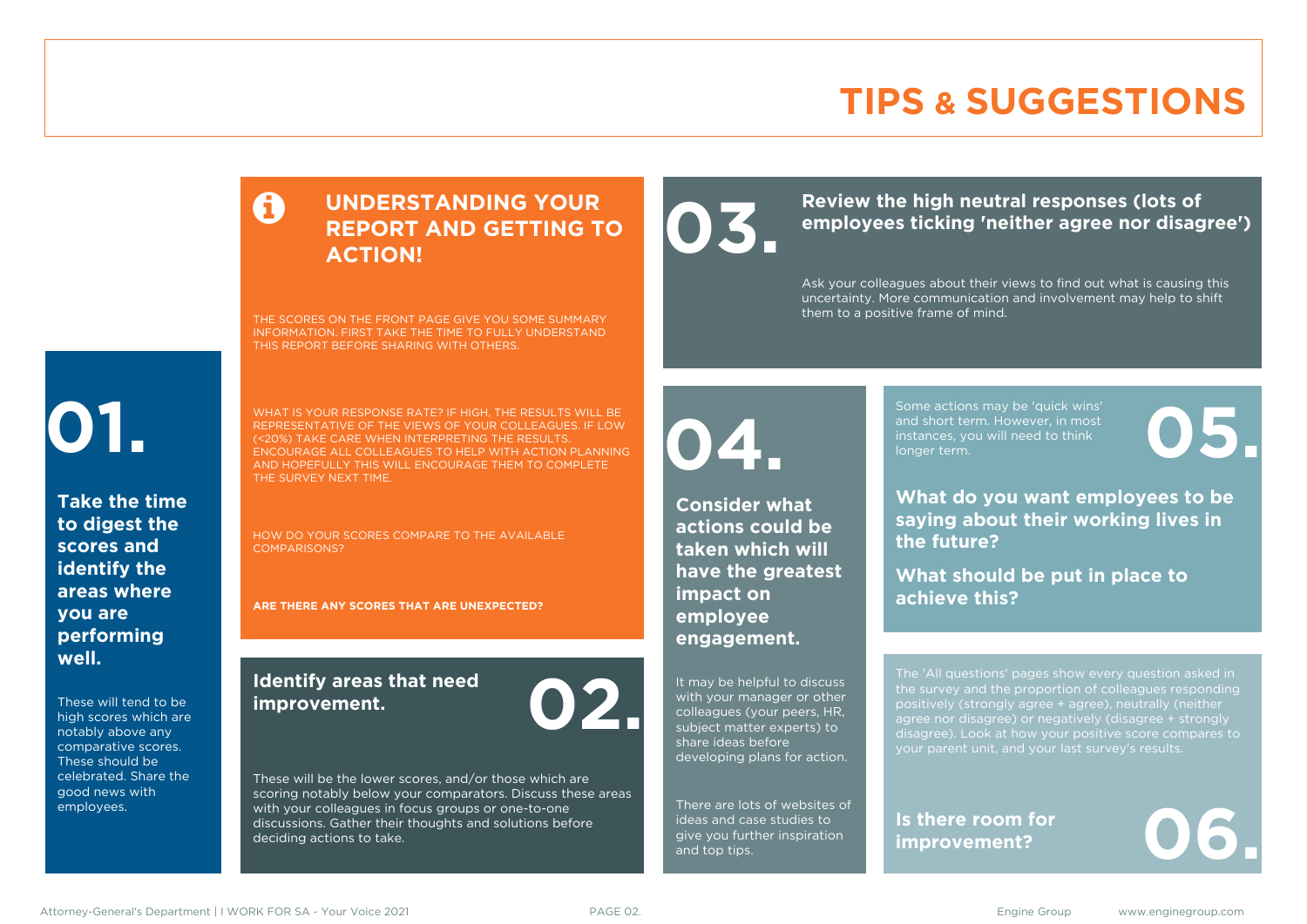# **WHAT'S NEXT**

### A

### **WHAT'S NEXT?**

SHARE RESULTS WITH YOUR PEOPLE.

SPEND TIME EXPLORING THE DRIVERS BEHIND THE SCORES WITH YOUR PEOPLE.

DISCUSS WITH THEM WHAT ACTIONS THEY FEEL SHOULD BE TAKEN WHICH WILL HAVE THE GREATEST IMPACT ON EMPLOYEE ENGAGEMENT.

AGREE ON A SMALL NUMBER OF IMPACTFUL ACTIONS.

AGREE HOW YOU WILL MEASURE THAT ACTIONS HAVE BEEN SUCCESSFUL.

**COMMUNICATE** PROGRESS AGAINST YOUR ACTIONS.



# **'I believe action will be taken on the results from this survey by the sector.'**

VARIANCE FROM 2018 SURVEY

 $+18$ 

VARIANCE FROM SA PUBLIC SECTOR **OVERALL**  $+16$ 

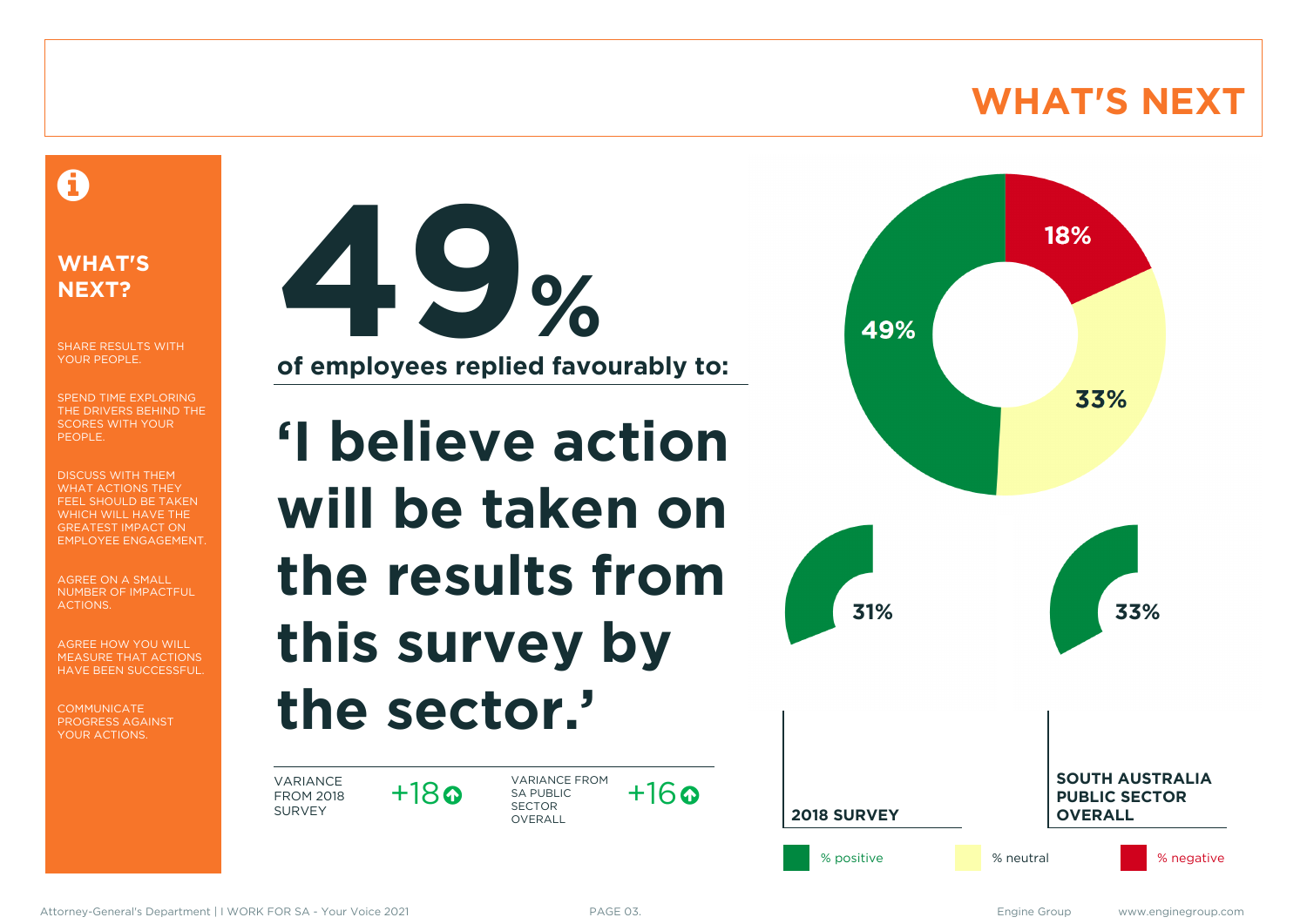# **HEADLINE SCORES**

**% NEGATIVE**

**HIGHEST NEGATIVE SCORING QUESTIONS**

**Q11g.** I understand how my work contributes to my agency's objectives **92**% **Q11m.** I am happy to go the 'extra mile' at work when required **91**% **Q11b.** I understand what is expected of me to do well in my role **89**% **Q12b.** The people in my workgroup behave in an accepting manner towards people from diverse backgrounds **88**% **Q11c.** I believe strongly in the purpose and objectives of my agency **87**% **Q16h.** I am confident in relating my agency's Reconciliation Action Plan to my work **45**% **Q16i.** I am satisfied with the cultural learning opportunities within my agency **34**% **Q28.** I believe action will be taken on the results from this survey by the sector **33**% **Q14d.** Learning and development activities I have completed in the past 12 months have helped to improve my performance **32**% **Q13g.** My manager takes appropriate action to address underperformance within my workgroup **29**% **Q14g.** I am satisfied with the opportunities available for career development in my agency **29**% **Q17c.** I feel the level of stress in my job is appropriate **28**% **Q17e.** I feel comfortable discussing my mental health and wellbeing with my manager **26**% **Q11h.** I think it is safe to speak up and challenge the way things are done in this agency **25**% **Q11e.** The work processes we have in place allow me to be as productive as possible **23**% \*Note: Agency specific questions have been excluded from the above rankings. **A** FIND YOUR **HIGHEST SCORES THESE QUESTIONS ARE YOUR HIGHEST SCORING.** WHAT ARE EMPLOYEES MOST POSITIVE ABOUT? **(STRENGTHS)** WHAT ARE EMPLOYEES MOST NEUTRAL ABOUT? WHERE A LOT OF EMPLOYEES ARE RESPONDING 'NEITHER AGREE NOR DISAGREE' (% NEUTRAL), THIS MAY INDICATE MIXED VIEWS OR INCONSISTENT **EXPERIENCES (AREAS OF POTENTIAL)** WHAT ARE EMPLOYEES MOST NEGATIVE ABOUT? **(AREAS OF CONCERN)**

**% NEUTRAL**

**HIGHEST POSITIVE SCORING QUESTIONS**

**% POSITIVE** **HIGHEST NEUTRAL SCORING QUESTIONS**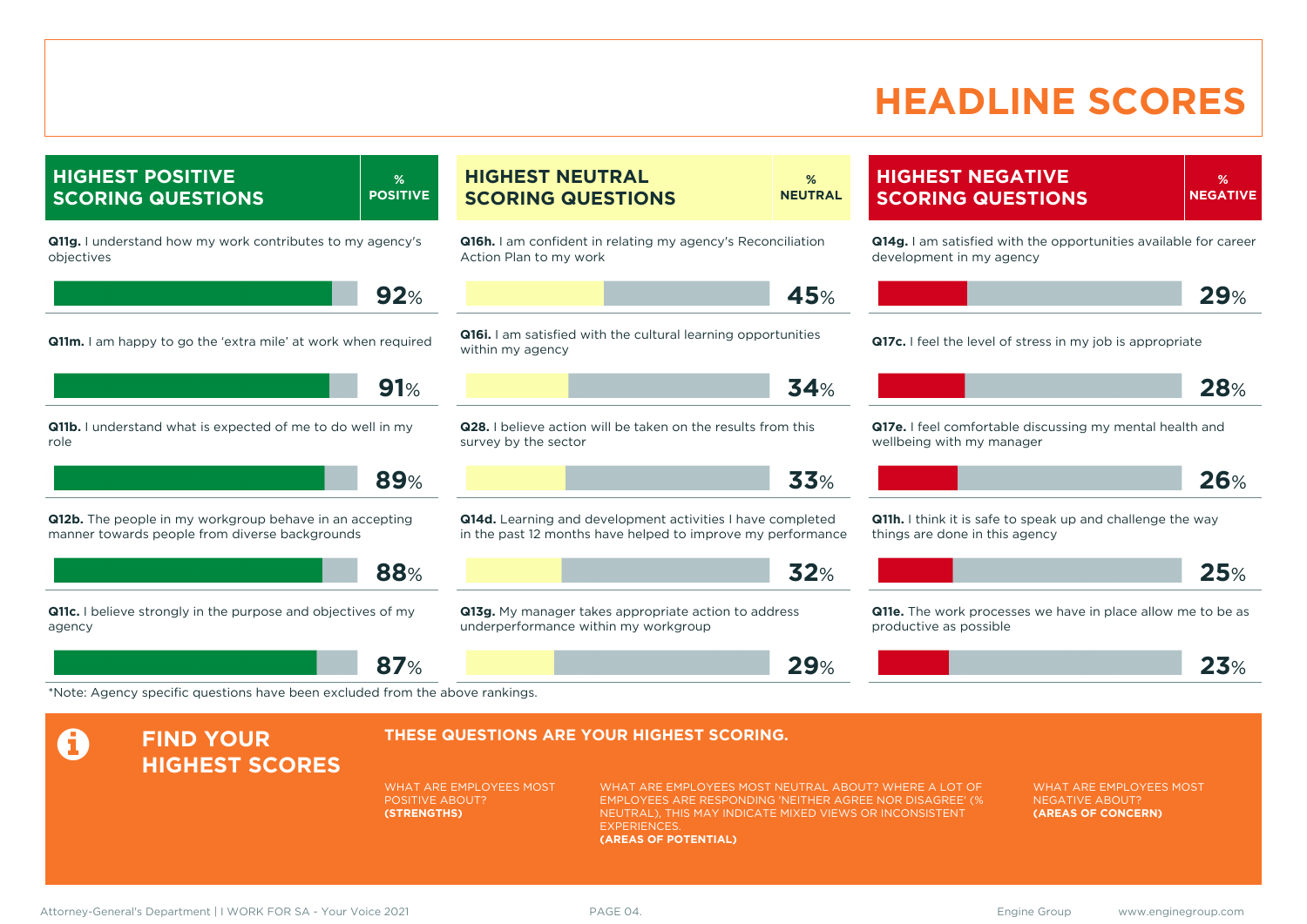# **EMPLOYEE ENGAGEMENT**

0

### **HOW ENGAGED IS YOUR TEAM?**

THESE RESULTS PROVIDE A MEASURE OF ENGAGEMENT FOR YOUR TEAM.

THE ENGAGEMENT SCORE TELLS US THE EXTENT TO WHICH YOUR PEOPLE ARE PROUD TO WORK HERE, WOULD RECOMMEND IT, INTEND TO STAY, AND STRIVE TO GO ABOVE AND BEYOND (SAY, STAY AND STRIVE).

THERE'S A LOT OF EVIDENCE TO SHOW A STRONG LINK BETWEEN ENGAGED COLLEAGUES AND IMPROVED BUSINESS PERFORMANCE.

|               | <b>YOUR</b><br><b>EMPLOYEE</b><br>$\blacksquare$<br><b>ENGAGEMENT</b><br><b>SCORE</b> |    | <b>RESPONSE SCALE</b> |         | %<br><b>POSITIVE</b> | <b>VARIANCE</b><br><b>FROM</b><br>2018<br><b>SURVEY</b><br>$+4$ | <b>VARIANCE</b><br><b>FROM SA</b><br><b>PUBLIC</b><br><b>SECTOR</b><br><b>OVERALL</b><br>$+5$ <sup><math>\odot</math></sup> | <b>VARIANCE</b><br><b>FROM LARGE</b><br><b>AGENCIES (&gt;</b><br>1000<br>$+6$ <sup><math>\odot</math></sup> |
|---------------|---------------------------------------------------------------------------------------|----|-----------------------|---------|----------------------|-----------------------------------------------------------------|-----------------------------------------------------------------------------------------------------------------------------|-------------------------------------------------------------------------------------------------------------|
|               | <b>Q27d.</b> Iam proud to tell others I work for my agency                            | 34 | 38                    | 19      | <b>73%</b>           | $+4$                                                            | $+6$ $\odot$                                                                                                                | $+7$ $\odot$                                                                                                |
| <b>SAY</b>    | Q27e. I would recommend my agency as a good place<br>to work                          | 31 | 35                    | 19<br>8 | <b>67%</b>           | $+3$                                                            | $+9$ <sup><math>\odot</math></sup>                                                                                          | $+10$                                                                                                       |
| <b>STAY</b>   | Q27b. I feel a strong personal attachment to my agency                                | 27 | 39                    | 22<br>9 | <b>66%</b>           | $+5$ <sup>O</sup>                                               | $+4$                                                                                                                        | $+5$ <sup>O</sup>                                                                                           |
| <b>STRIVE</b> | <b>Q27a.</b> My agency really inspires me to do the best work<br>every day            | 22 | 42                    | 25<br>8 | 64%                  | $+13$ <sup>O</sup>                                              | $+9$ <sup><math>\odot</math></sup>                                                                                          | $+10$                                                                                                       |
|               | Q27c. My agency motivates me to help it achieve its<br>objectives                     | 20 | 42                    | 25<br>8 | 63%                  | $+6$ $\odot$                                                    | $+10$ $\odot$                                                                                                               | $+11$                                                                                                       |

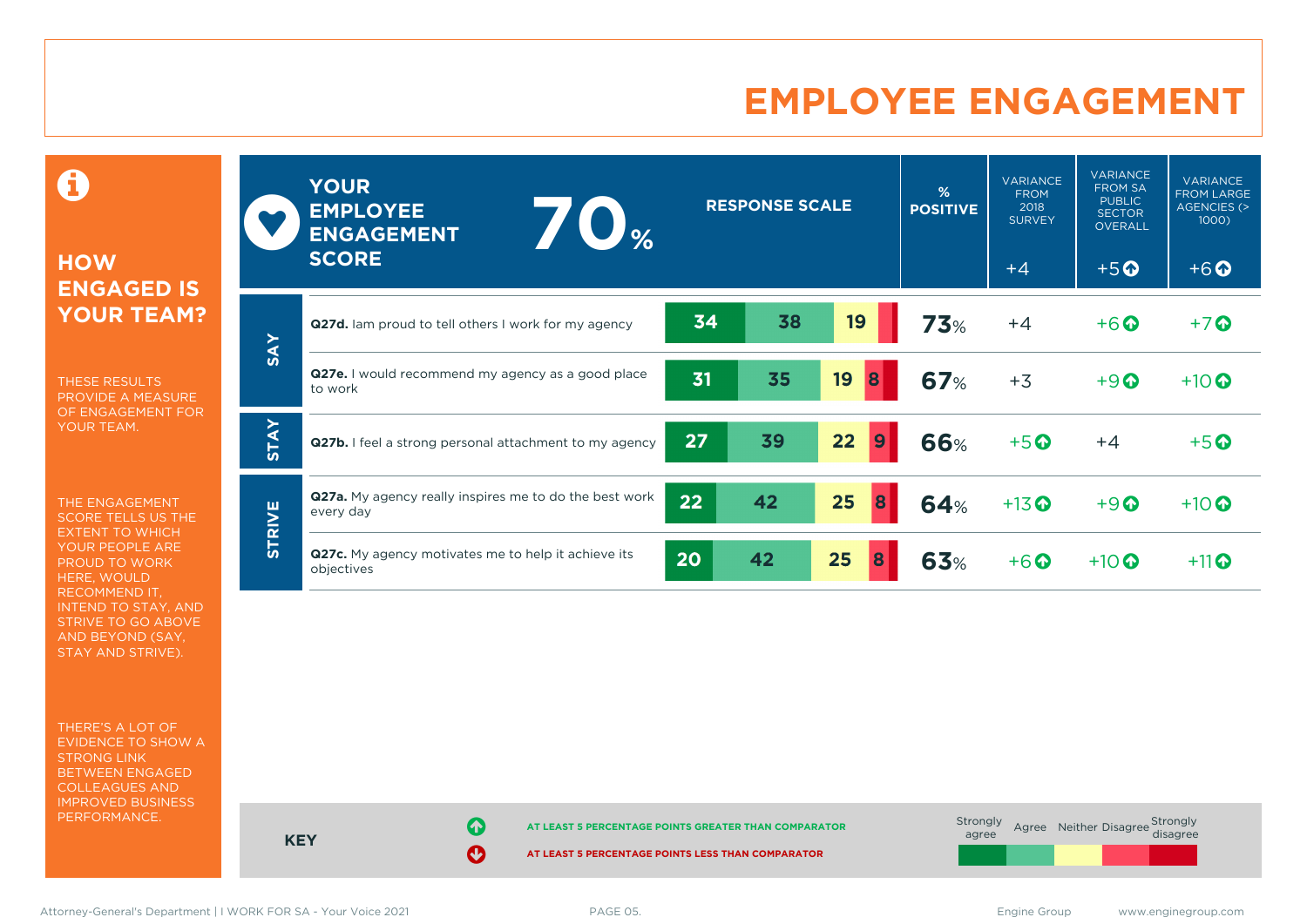# **KEY QUESTIONS TO FOCUS ON**

|                                                                                                                                                                                                                                            | AT LEAST 5 PERCENTAGE POINTS LESS<br>AT LEAST 5 PERCENTAGE POINTS<br><b>THAN COMPARATOR</b><br><b>GREATER THAN COMPARATOR</b>                                       | %<br><b>POSITIVE</b> | VARIANCE<br><b>FROM</b><br>2018<br><b>SURVEY</b> | VARIANCE FROM<br><b>SA PUBLIC</b><br><b>SECTOR OVERALL</b> | <b>VARIANCE FROM</b><br><b>LARGE AGENCIES</b><br>(>1000) |
|--------------------------------------------------------------------------------------------------------------------------------------------------------------------------------------------------------------------------------------------|---------------------------------------------------------------------------------------------------------------------------------------------------------------------|----------------------|--------------------------------------------------|------------------------------------------------------------|----------------------------------------------------------|
| <b>WHAT TO</b><br><b>FOCUS ON?</b>                                                                                                                                                                                                         | <b>Q17b.</b> I think my agency cares about my health<br>and wellbeing                                                                                               | <b>66%</b>           | $+80$                                            | $+12$ <sup><math>\odot</math></sup>                        | $+14$ Q                                                  |
| THESE QUESTIONS HAVE<br>BEEN IDENTIFIED THROUGH<br>STATISTICAL ANALYSIS AS<br><b>HAVING THE STRONGEST</b><br><b>INFLUENCE ON YOUR</b><br><b>EMPLOYEE ENGAGEMENT</b><br>SCORE.                                                              | Q15b. I feel that senior managers effectively lead<br>and manage change                                                                                             | 59%                  | $+13$ <sup><math>\odot</math></sup>              | $+15$ <sup><math>\odot</math></sup>                        | $+16$                                                    |
| <b>IF YOU FOCUS ON</b><br><b>IMPROVING THE LOWER</b><br><b>SCORING QUESTIONS AND</b><br><b>MAINTAINING THE HIGHER</b><br><b>SCORING QUESTIONS. IT</b><br><b>WILL HAVE THE BIGGEST</b><br><b>IMPACT ON YOUR</b><br><b>ENGAGEMENT SCORE.</b> | Q15d. I feel senior managers in my agency<br>actively engage with employees                                                                                         | <b>60%</b>           |                                                  | $+15$ <sup><math>\odot</math></sup>                        | $+17$ Q                                                  |
| SEE APPENDIX A -<br>METHODOLOGY FOR MORE<br><b>INFORMATION ON HOW</b><br><b>THIS STATISTICAL</b><br>ANALYSIS WAS DONE.                                                                                                                     | <b>Q111.</b> I am satisfied with the recognition I receive<br>for doing a good job                                                                                  | 61%                  | $+90$                                            | $+10$ <sup><math>\odot</math></sup>                        | $+12$                                                    |
| <b>DEVELOP ACTIONS AND</b><br><b>ACTIVITIES TO ADDRESS</b><br>THESE QUESTIONS TO<br><b>IMPROVE THE EXPERIENCE</b><br><b>EMPLOYEES HAVE AT</b><br><b>WORK AND DRIVE HIGHER</b><br>PERFORMANCE.                                              | Q19c. How often do you feel that the senior<br>leaders in your agency act in accordance with<br>the South Australia Public Sector Values in their<br>everyday work? | <b>78%</b>           | $+2$                                             | $+13$ <sup><math>\odot</math></sup>                        | $+15$ ©                                                  |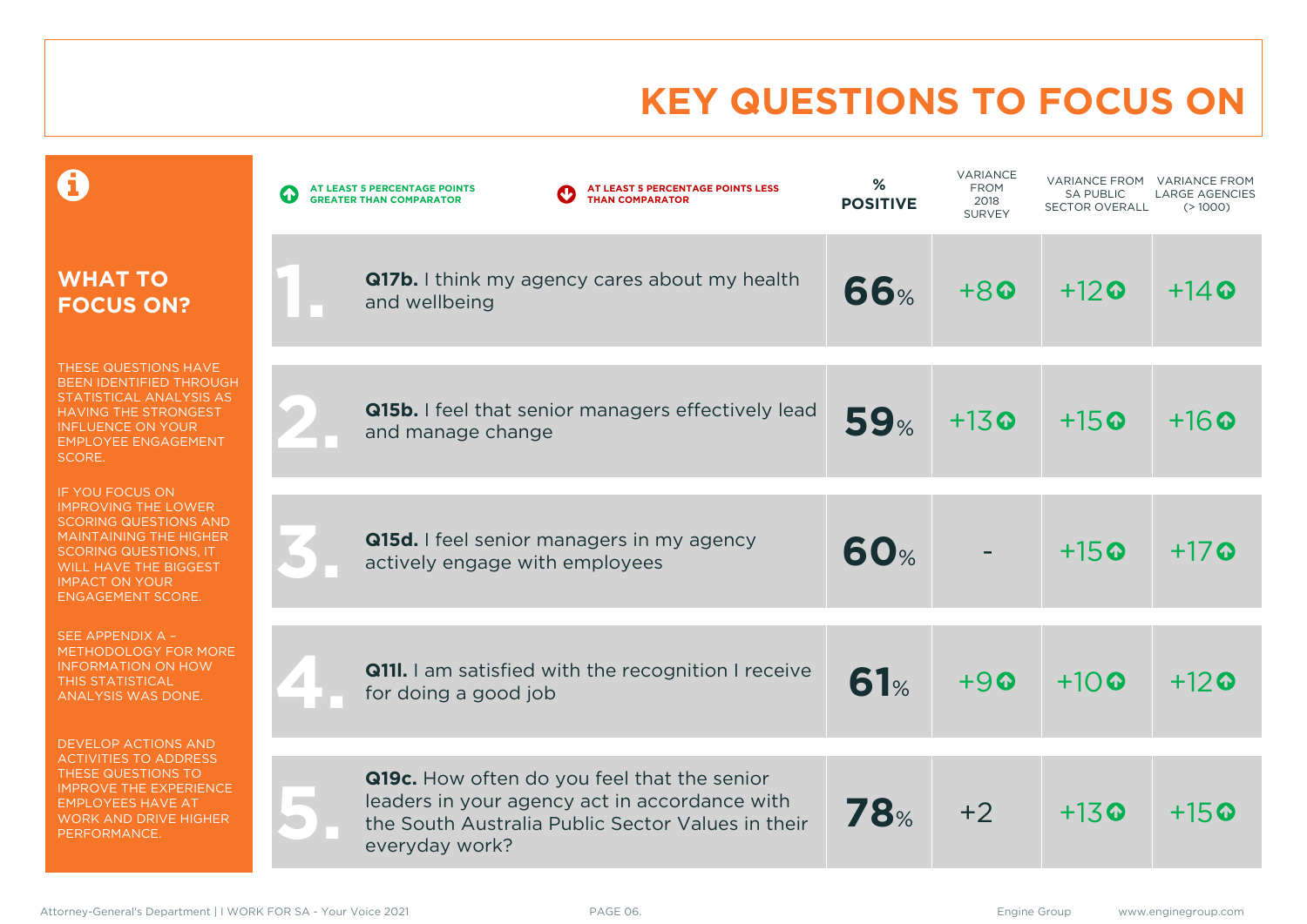# **ENABLING HIGH PERFORMANCE**

 $\mathbf \Theta$ 

#### **EXPLORE THE QUESTIONS MAKING UP EACH INDEX**

THE HIGH PERFORMANCE INDEX MEASURES THE EXTENT TO WHICH MANAGERS ENABLE HIGH PERFORMANCE WITHIN TEAMS THROUGH IDEAS GENERATION, RECOGNITION, **PERFORMANCE** MANAGEMENT, FEEDBACK AND BEHAVIOURS.

THE WAY MANAGERS INTERACT WITH TEAM MEMBERS HAS A BIG IMPACT ON INDIVIDUAL AND TEAM PERFORMANCE.

WHAT IS WORKING WELL?

WHAT AREAS DO YOU NEED TO FOCUS ON?

| <b>ENABLING HIGH<br/>PERFORMANCE</b><br>72%                                                                                  |          | <b>RESPONSE SCALE</b> |                 | %<br><b>POSITIVE</b> | <b>VARIANCE</b><br><b>FROM</b><br>2018<br><b>SURVEY</b> | <b>VARIANCE</b><br><b>FROM SA</b><br><b>PUBLIC</b><br><b>SECTOR</b><br><b>OVERALL</b> | <b>VARIANCE</b><br><b>FROM LARGE</b><br><b>AGENCIES (&gt;</b><br>1000) |
|------------------------------------------------------------------------------------------------------------------------------|----------|-----------------------|-----------------|----------------------|---------------------------------------------------------|---------------------------------------------------------------------------------------|------------------------------------------------------------------------|
|                                                                                                                              |          |                       |                 |                      | $+5$ <sup><math>\odot</math></sup>                      | $+4$                                                                                  | $+5$ <sup>O</sup>                                                      |
| Q13a. My manager encourages us to come up with new or<br>better ways of doing things                                         | 34       | 39                    | 15              | <b>73%</b>           | $+2$                                                    | $+5$ $\odot$                                                                          | $+6$ $\Omega$                                                          |
| Q13b. My manager listens to what I have to say                                                                               | 41       | 38                    | 11              | <b>79%</b>           | $+4$                                                    | $+5$ <sup><math>\odot</math></sup>                                                    | $+6$ $\odot$                                                           |
| Q13c. My manager treats me with respect                                                                                      | 47       | 36                    | 10              | 83%                  | $+3$                                                    | $+3$                                                                                  | $+4$                                                                   |
| Q13d. My manager gives me responsibility and holds me<br>to account for what I deliver                                       | 40       | 45                    | 10              | <b>85%</b>           | $+6$                                                    | $+4$                                                                                  | $+4$                                                                   |
| Q13e. I have confidence in the decisions my manager<br>makes                                                                 | 39       | 34                    | 17              | <b>73%</b>           | $+6$ $\Omega$                                           | $+5$ $\odot$                                                                          | $+6$ $\Omega$                                                          |
| Q13f. My manager recognises and acknowledges when I<br>have done my job well                                                 | 37       | 37                    | $14 \vert 8$    | 74%                  | $+5$ $\odot$                                            | $+6$ $\odot$                                                                          | $+7$ $\odot$                                                           |
| Q14b. In the last 12 months I received useful feedback on<br>my work to enable me to deliver required results                | 25       | 46                    | 16<br><b>10</b> | 71%                  | $+9$ $\Omega$                                           | $+6\Omega$                                                                            | $+7$ $\odot$                                                           |
| Q14c. My performance is assessed against clear criteria                                                                      | 19       | 43                    | 23              | 62%                  | $+4$                                                    | $+5$ <sup><math>\odot</math></sup>                                                    | $+6$ $\odot$                                                           |
| Q14d. Learning and development activities I have<br>completed in the past 12 months have helped to improve<br>my performance | 17<br>35 | 32                    |                 | 52%                  | $+4$                                                    | $-3$                                                                                  | $-5$ $\odot$                                                           |

**KEY**

**AT LEAST 5 PERCENTAGE POINTS GREATER THAN COMPARATOR** 

**AT LEAST 5 PERCENTAGE POINTS LESS THAN COMPARATOR** 

| Strongly<br>agree |  | Agree Neither Disagree Strongly |
|-------------------|--|---------------------------------|
|                   |  |                                 |

Attorney-General's Department | I WORK FOR SA - Your Voice 2021 **PAGE 07.** PAGE 07. Engine Group www.enginegroup.com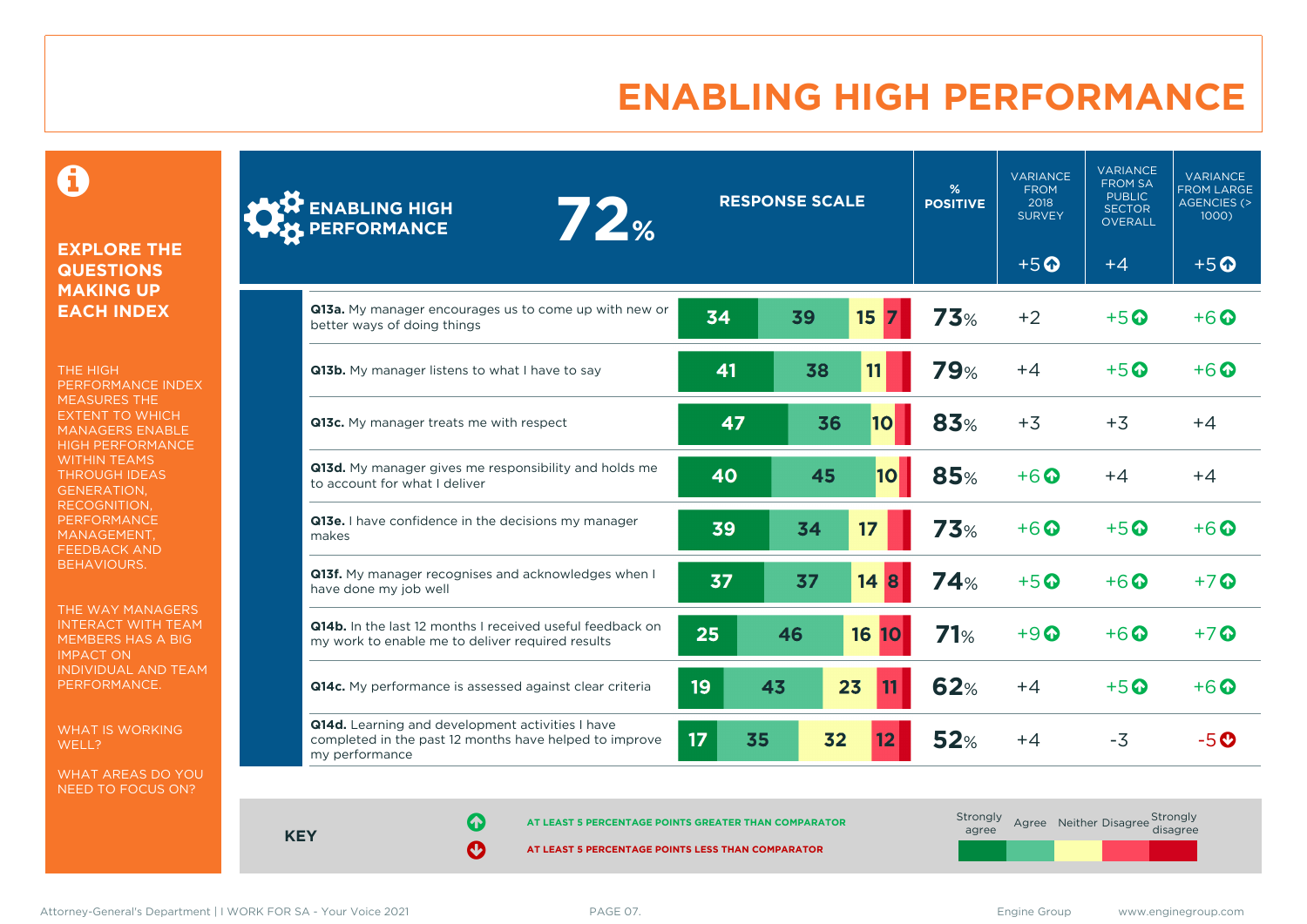# **ENABLING HIGH PERFORMANCE**

### 0

#### **EXPLORE THE QUESTIONS MAKING UP EACH INDEX**

THE HIGH PERFORMANCE INDEX MEASURES THE EXTENT TO WHICH MANAGERS ENABLE HIGH PERFORMANCE WITHIN TEAMS THROUGH IDEAS GENERATION, RECOGNITION, PERFORMANCE MANAGEMENT, FEEDBACK AND BEHAVIOURS.

THE WAY MANAGERS INTERACT WITH TEAM MEMBERS HAS A BIG IMPACT ON INDIVIDUAL AND TEAM PERFORMANCE.

WHAT IS WORKING WELL?

WHAT AREAS DO YOU NEED TO FOCUS ON?

| <b>AND ENABLING HIGH</b><br><b>72%</b>                                                                                                              | <b>RESPONSE SCALE</b> | %<br><b>POSITIVE</b> | <b>VARIANCE</b><br><b>FROM</b><br>2018<br><b>SURVEY</b> | <b>VARIANCE</b><br><b>FROM SA</b><br><b>PUBLIC</b><br><b>SECTOR</b><br><b>OVERALL</b> | <b>VARIANCE</b><br><b>FROM LARGE</b><br>AGENCIES (><br>1000) |
|-----------------------------------------------------------------------------------------------------------------------------------------------------|-----------------------|----------------------|---------------------------------------------------------|---------------------------------------------------------------------------------------|--------------------------------------------------------------|
|                                                                                                                                                     |                       |                      | $+5$ <sup><math>\odot</math></sup>                      | $+4$                                                                                  | $+5$ <sup><math>\odot</math></sup>                           |
| Q14e. My manager openly demonstrates commitment to<br>enhancing performance                                                                         | 21<br>8<br>39<br>28   | 67%                  | $+7$ $\odot$                                            | $+3$                                                                                  | $+4$                                                         |
| <b>Q14f.</b> My overall experience of performance and<br>development conversations in my agency have been<br>useful for my growth                   | 23<br>36<br>20<br>14  | <b>56%</b>           | $+13$ <sup>O</sup>                                      | $+3$                                                                                  | $+3$                                                         |
| <b>Q19b.</b> How often do you feel that your manager acts in<br>accordance with the South Australia Public Sector Values in their<br>everyday work? | 32<br>52              | 84%                  | $\circ$                                                 | $+6$ $\odot$                                                                          | $+7$ $\odot$                                                 |



**KEY**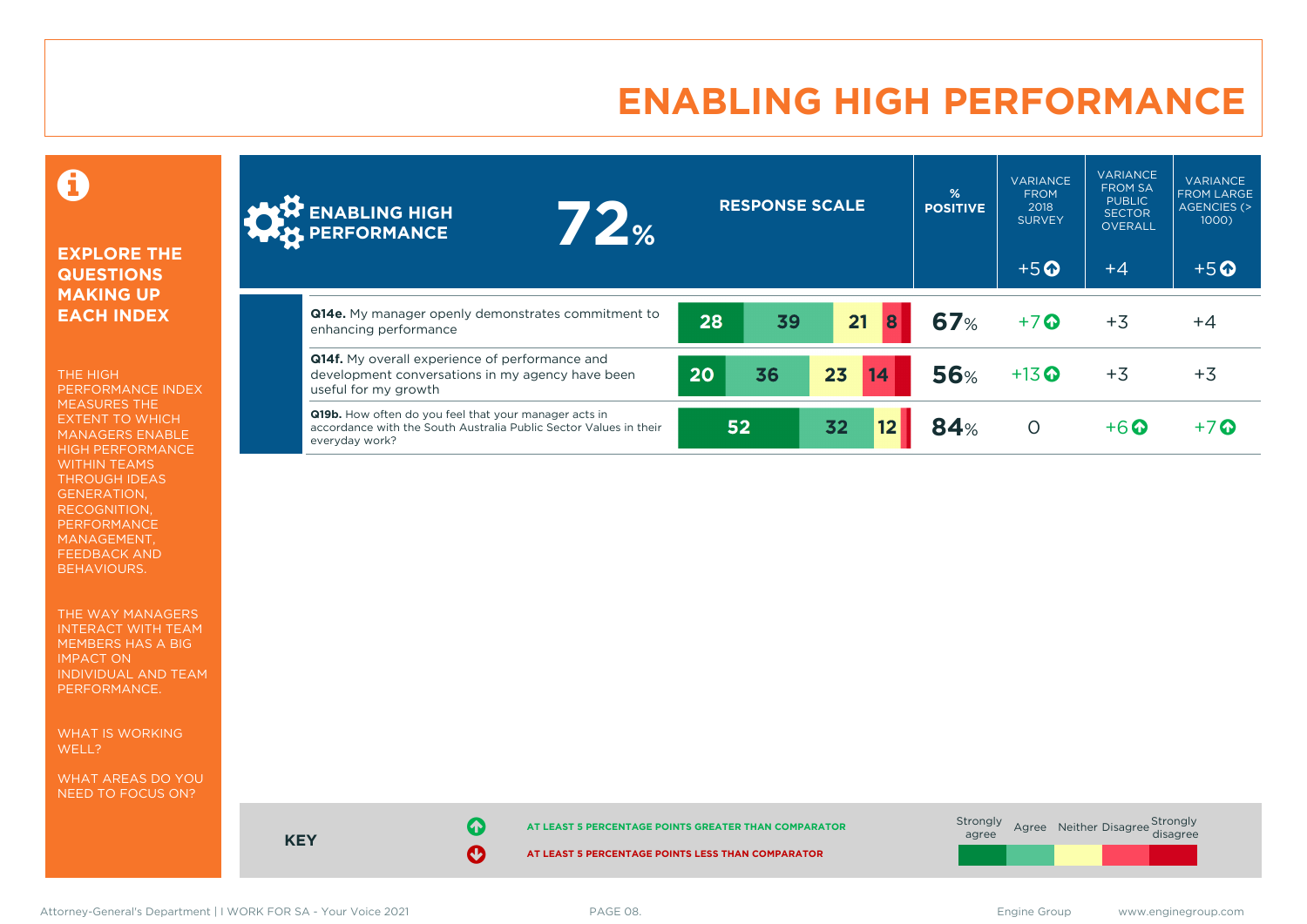### **LEADERSHIP**

0

#### **EXPLORE THE QUESTIONS MAKING UP EACH INDEX**

THE LEADERSHIP INDEX MEASURES PERCEPTIONS OF HOW EFFECTIVELY SENIOR LEADERS (IE. EXECUTIVES AND **EXECUTIVE** DIRECTORS) COMMUNICATE THEIR VISION FOR THE AGENCY, ENABLE ADVANCEMENT AND AND INSPIRE THEIR PEOPLE THROUGH THEIR ACTIONS AND BEHAVIOURS.

LOOK AT HOW YOUR POSITIVE SCORE COMPARES TO THE AVAILABLE COMPARISONS.

| 65%<br><b>LEADERSHIP</b>                                                                                                                                         |    | <b>RESPONSE SCALE</b> |    |         | %<br><b>POSITIVE</b> | <b>VARIANCE</b><br><b>FROM</b><br>2018<br><b>SURVEY</b> | <b>VARIANCE</b><br><b>FROM SA</b><br><b>PUBLIC</b><br><b>SECTOR</b><br><b>OVERALL</b> | <b>VARIANCE</b><br><b>FROM LARGE</b><br><b>AGENCIES (&gt;</b><br>$1000$ ) |
|------------------------------------------------------------------------------------------------------------------------------------------------------------------|----|-----------------------|----|---------|----------------------|---------------------------------------------------------|---------------------------------------------------------------------------------------|---------------------------------------------------------------------------|
|                                                                                                                                                                  |    |                       |    |         |                      | $+9$                                                    | $+13$ <sup>O</sup>                                                                    | $+14$ <sup>O</sup>                                                        |
| Q15a. I believe senior managers provide clear direction<br>for the future of the agency                                                                          | 19 | 43                    | 21 | 12      | 62%                  | $+14$ $\odot$                                           | $+15$ $\odot$                                                                         | $+16$ $\odot$                                                             |
| Q15b. I feel that senior managers effectively lead and<br>manage change                                                                                          | 20 | 39                    | 24 |         | <b>59%</b>           | $+13$ <sup>O</sup>                                      | $+15$ <sup>O</sup>                                                                    | $+16$ $\odot$                                                             |
| Q15c. I feel that senior managers model the behaviours<br>expected of employees                                                                                  | 23 | 40                    | 20 |         | 63%                  | $+11$                                                   | $+14$ $\odot$                                                                         | $+15$ <sup><math>\odot</math></sup>                                       |
| Q15e. Senior managers in my agency are genuinely<br>supportive of career advancement of women                                                                    | 37 | 34                    | 20 |         | 72%                  | $+10$ $\Omega$                                          | $+15$ <sup>O</sup>                                                                    | $+16$ $\odot$                                                             |
| Q15f. Senior managers promote collaboration between<br>my agency and other agencies or organisations we work<br>with                                             | 23 | 43                    | 26 |         | <b>66%</b>           | $+10$ $\odot$                                           | $+16$ $\odot$                                                                         | $+18$ $\odot$                                                             |
| Q15g. I feel that senior managers keep employees<br>informed about what's going on                                                                               | 16 | 41                    | 22 | 13<br>8 | 57%                  | $+9$ $\odot$                                            | $+12$ $\odot$                                                                         | $+13$ <sup><math>\odot</math></sup>                                       |
| <b>Q16b.</b> My agency focuses on improving the work we do                                                                                                       | 24 | 53                    |    | 17      | 77%                  | $+4$                                                    | $+12$ $\odot$                                                                         | $+13$ <sup>O</sup>                                                        |
| Q16f. In my agency, recruitment and promotion decisions<br>are fair                                                                                              | 17 | 35                    | 28 | 129     | 52%                  | $+11$                                                   | $+7$ $\odot$                                                                          | $+8$ <sup><math>\odot</math></sup>                                        |
| Q19c. How often do you feel that the senior leaders in your<br>agency act in accordance with the South Australia Public Sector<br>Values in their everyday work? | 42 |                       | 36 | 15      | 78%                  | $+2$                                                    | $+13$ $\odot$                                                                         | $+15$ $\odot$                                                             |

**KEY**

**AT LEAST 5 PERCENTAGE POINTS GREATER THAN COMPARATOR**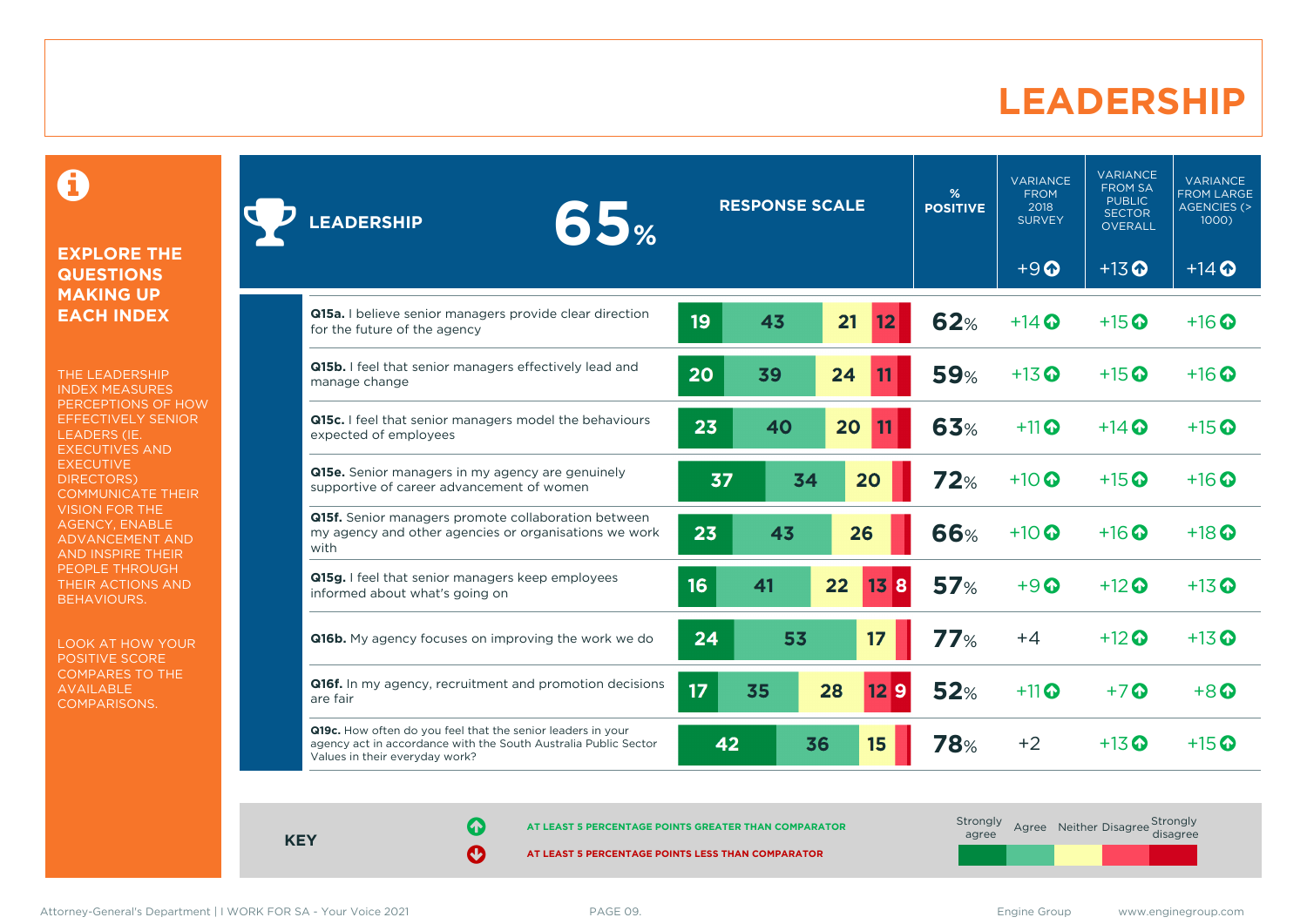### **VALUES**

0

#### **EXPLORE THE QUESTIONS MAKING UP EACH INDEX**

THE VALUES INDEX MEASURES THE EXTENT TO WHICH WE DEMONSTRATE THE SOUTH AUSTRALIAN PUBLIC SECTOR VALUES IN OUR DAY-TO-DAY WORK AND **WHEN** COLLABORATING WITH OTHERS.

THE SA PUBLIC SECTOR VALUES HAVE BEEN DEVELOPED TO MAKE IT EASIER FOR THE SECTOR TO WORK TOGETHER BY SETTING A CONSISTENT SET OF BEHAVIOURS AND PRACTICES FOR ALL EMPLOYEES.

| 81 <sub>%</sub><br><b>VALUES</b>                                                                                                                      | <b>RESPONSE SCALE</b> |    |                | $\frac{9}{6}$<br><b>POSITIVE</b> | <b>VARIANCE</b><br><b>FROM</b><br>2018<br><b>SURVEY</b> | <b>VARIANCE</b><br><b>FROM SA</b><br><b>PUBLIC</b><br><b>SECTOR</b><br><b>OVERALL</b> | <b>VARIANCE</b><br><b>FROM LARGE</b><br><b>AGENCIES (&gt;</b><br>1000 |
|-------------------------------------------------------------------------------------------------------------------------------------------------------|-----------------------|----|----------------|----------------------------------|---------------------------------------------------------|---------------------------------------------------------------------------------------|-----------------------------------------------------------------------|
|                                                                                                                                                       |                       |    |                |                                  | $+7$ <sup><math>\odot</math></sup>                      | $+7$ <sup>O</sup>                                                                     | $+8$ <sup><math>\odot</math></sup>                                    |
| <b>Q12a.</b> People in my workgroup treat each other with<br>respect                                                                                  | 36                    | 48 | 8              | 84%                              | $+11$                                                   | $+10$ $\odot$                                                                         | $+11$ <sup>O</sup>                                                    |
| Q12b. The people in my workgroup behave in an<br>accepting manner towards people from diverse<br>backgrounds                                          | 43                    | 46 | $\overline{z}$ | <b>88%</b>                       | $+6$ <sup>O</sup>                                       | $+5$ <sup>O</sup>                                                                     | $+5$ $\odot$                                                          |
| Q12c. People in my workgroup are honest, open and<br>transparent in their dealings with each other                                                    | 29                    | 45 | 15<br>8        | <b>74%</b>                       | $+12$                                                   | $+10$ <sup>O</sup>                                                                    | $+11$ <sup>O</sup>                                                    |
| Q12e. People in my workgroup are committed to<br>workplace safety                                                                                     | 35                    | 49 | 13             | <b>84%</b>                       | $+4$                                                    | $+1$                                                                                  | $+2$                                                                  |
| Q12f. People in my workgroup work effectively with other<br>workgroups in my agency to deliver services to our<br>customers                           | 34                    | 52 | <b>10</b>      | <b>85%</b>                       | $+7$                                                    | $+8$ <sup><math>\odot</math></sup>                                                    | $+8$ <sup><math>\odot</math></sup>                                    |
| Q16a. In my workplace, people take responsibility for<br>their decisions and actions                                                                  | 18                    | 50 | 20<br>10       | <b>68%</b>                       | $+4$                                                    | $+7$ $\odot$                                                                          | $+8$ $\odot$                                                          |
| Q19a. How often do you feel that your agency colleagues act in<br>accordance with the South Australia Public Sector Values in their<br>everyday work? | 40                    | 45 | 13             | <b>85%</b>                       | $+3$                                                    | $+7$ $\odot$                                                                          | $+8$ $\Omega$                                                         |



**KEY**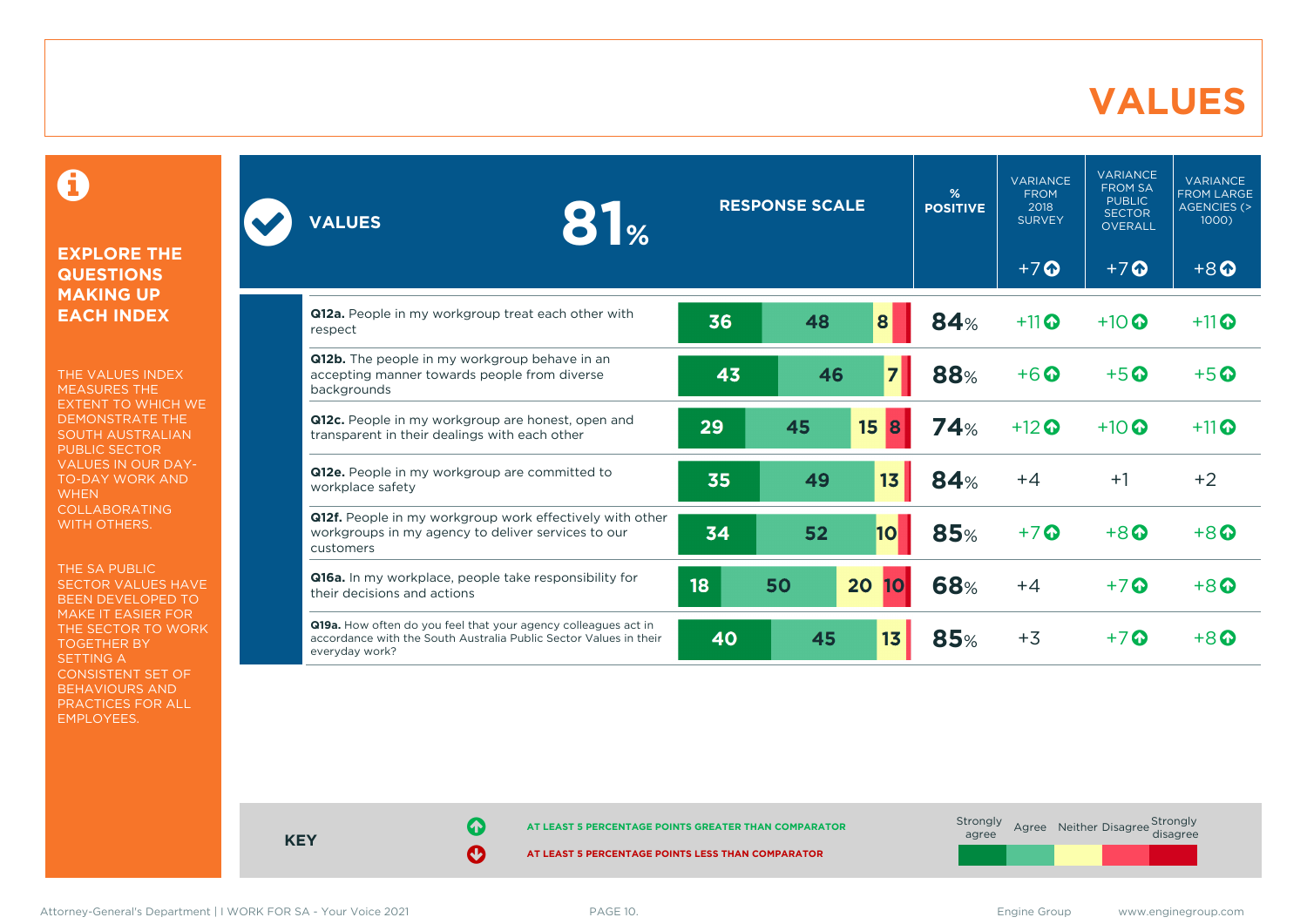# **EMPLOYEE-ORGANISATION ALIGNMENT**

0

#### **EXPLORE THE QUESTIONS MAKING UP EACH INDEX**

 $\sum$ 

THE EMPLOYEE-**ORGANISATION** ALIGNMENT INDEX MEASURES THE EXTENT TO WHICH EMPLOYEES FEEL ALIGNED TO THE PURPOSE AND OBJECTIVES OF THEIR AGENCY AND EMPOWERED AND ENABLED TO DELIVER.

WHERE DO WE NEED TO IMPROVE?

WHAT DO WE NEED TO DO DIFFERENTLY?

| <b>EMPLOYEE-</b><br><b>76%</b><br><b>ORGANISATION</b><br><b>ALIGNMENT</b>                                                       |          | <b>RESPONSE SCALE</b>         | %<br><b>POSITIVE</b> | <b>VARIANCE</b><br><b>FROM</b><br>2018<br><b>SURVEY</b> | <b>VARIANCE</b><br><b>FROM SA</b><br><b>PUBLIC</b><br><b>SECTOR</b><br><b>OVERALL</b> | <b>VARIANCE</b><br><b>FROM LARGE</b><br><b>AGENCIES (&gt;</b><br>1000 |
|---------------------------------------------------------------------------------------------------------------------------------|----------|-------------------------------|----------------------|---------------------------------------------------------|---------------------------------------------------------------------------------------|-----------------------------------------------------------------------|
|                                                                                                                                 |          |                               |                      | $+4$                                                    | $+6$ <sup>O</sup>                                                                     | $+6$ $\odot$                                                          |
| <b>Q11a.</b> My job makes good use of my skills and abilities                                                                   | 33       | 88<br>48                      | 81%                  | $+4$                                                    | $+2$                                                                                  | $+3$                                                                  |
| <b>Q11b.</b> I understand what is expected of me to do well in<br>my role                                                       | 40       | 49                            | <b>89%</b>           | $\circ$                                                 | $+1$                                                                                  | $+1$                                                                  |
| <b>Q11c.</b> I believe strongly in the purpose and objectives of<br>my agency                                                   | 48       | 11<br>39                      | <b>87%</b>           | $+3$                                                    | $+6\Omega$                                                                            | $+7$ $\odot$                                                          |
| Q11d. I have the authority to do my job effectively (e.g.<br>the necessary delegation(s), autonomy, level of<br>responsibility) | 33       | 47<br>109                     | 80%                  | $+2$                                                    | $+7$ $\odot$                                                                          | $+7$ $\odot$                                                          |
| Q11e. The work processes we have in place allow me to<br>be as productive as possible                                           | 18<br>42 | 17<br>18                      | <b>60%</b>           | $+9$ <sup><math>\odot</math></sup>                      | $+9$                                                                                  | $+9$ $\odot$                                                          |
| Q11g. I understand how my work contributes to my<br>agency's objectives                                                         | 45       | 47                            | 92%                  | $+2$                                                    | $+6$ $\Omega$                                                                         | $+6\Omega$                                                            |
| Q11h. I think it is safe to speak up and challenge the way<br>things are done in this agency                                    | 21<br>35 | 19<br>15 <sub>15</sub><br> 10 | 57%                  | $+5$ <sup>O</sup>                                       | $+9$ $\odot$                                                                          | $+10$ <sup>O</sup>                                                    |
| Q11i. I feel secure in my job                                                                                                   | 26       | 40<br>16<br>11                | <b>66%</b>           | $+9$ <sup><math>\odot</math></sup>                      | $+5$ $\odot$                                                                          | $+5$ $\odot$                                                          |

**KEY**

**AT LEAST 5 PERCENTAGE POINTS GREATER THAN COMPARATOR**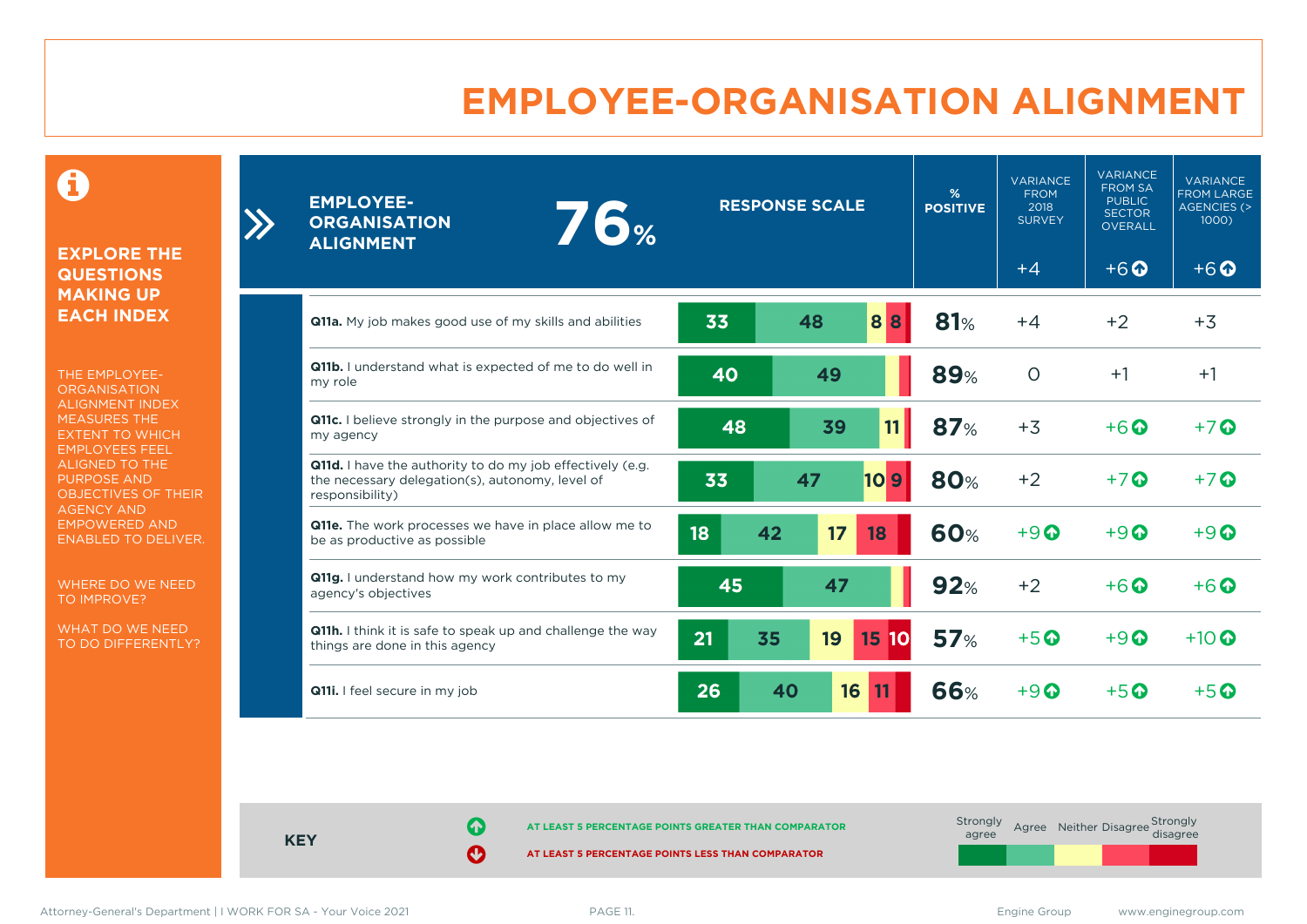# **CAREER AND WORKING CONDITIONS (EMPLOYER OF CHOICE)**

 $\mathbf \Theta$ 

#### **EXPLORE THE QUESTIONS MAKING UP EACH INDEX**

THE CAREER AND **WORKING** CONDITIONS INDEX INDICATES HOW SATISFIED PEOPLE ARE WITH THE CAREER AND **WORKING** CONDITIONS OF THE SOUTH AUSTRALIAN PUBLIC SECTOR.

LOOK AT HOW YOUR POSITIVE SCORE COMPARES TO THE AVAILABLE COMPARISONS.

| m | <b>CAREER AND WORKING</b><br>63%<br><b>CONDITIONS (EMPLOYER</b><br><b>OF CHOICE)</b>                                                                                           | <b>RESPONSE SCALE</b>       | %<br><b>POSITIVE</b> | <b>VARIANCE</b><br><b>FROM</b><br>2018<br><b>SURVEY</b><br>$+4$ | <b>VARIANCE</b><br><b>FROM SA</b><br><b>PUBLIC</b><br><b>SECTOR</b><br><b>OVERALL</b><br>$+7$ $\Omega$ | <b>VARIANCE</b><br><b>FROM LARGE</b><br><b>AGENCIES (&gt;</b><br>$1000$ )<br>$+7$ $\odot$ |
|---|--------------------------------------------------------------------------------------------------------------------------------------------------------------------------------|-----------------------------|----------------------|-----------------------------------------------------------------|--------------------------------------------------------------------------------------------------------|-------------------------------------------------------------------------------------------|
|   | <b>Q11j.</b> I am fairly remunerated (e.g. salary, superannuation)<br>for the work that I do                                                                                   | 19<br>19<br>41<br>16        | <b>60%</b>           | $+3$                                                            | $-1$                                                                                                   | -1                                                                                        |
|   | <b>Q11k.</b> I am satisfied with my non-monetary employment<br>conditions (e.g. leave, flexible work arrangements, other<br>benefits)                                          | 45<br>11 <sub>9</sub><br>33 | 77%                  | $\circ$                                                         | $+9$ <sup><math>\odot</math></sup>                                                                     | $+10$ $\odot$                                                                             |
|   | <b>Q111.</b> I am satisfied with the recognition I receive for doing<br>a good job                                                                                             | 21<br>20<br>40<br>13        | 61%                  | $+9$ $\odot$                                                    | $+10$ $\odot$                                                                                          | $+12$ $\odot$                                                                             |
|   | Q11n. I am satisfied with my ability to access and use flexible<br>working arrangements (flexible hours of work, patterns of work,<br>locations of work or other arrangements) | 13<br>32<br>42<br>9         | 74%                  | $-2$                                                            | $+12$ $\odot$                                                                                          | $+14$ $\odot$                                                                             |
|   | Q14g. I am satisfied with the opportunities available for<br>career development in my agency                                                                                   | 15<br>31<br>25<br>17<br>12  | 45%                  | $+9$ $\odot$                                                    | $+1$                                                                                                   | $+1$                                                                                      |
|   | <b>Q16g.</b> My agency provides opportunities for job mobility<br>(e.g. secondment and/or temporary transfers)                                                                 | 19<br>42<br>26              | 61%                  | $+3$                                                            | $+8$ $\Omega$                                                                                          | $+9$ $\odot$                                                                              |

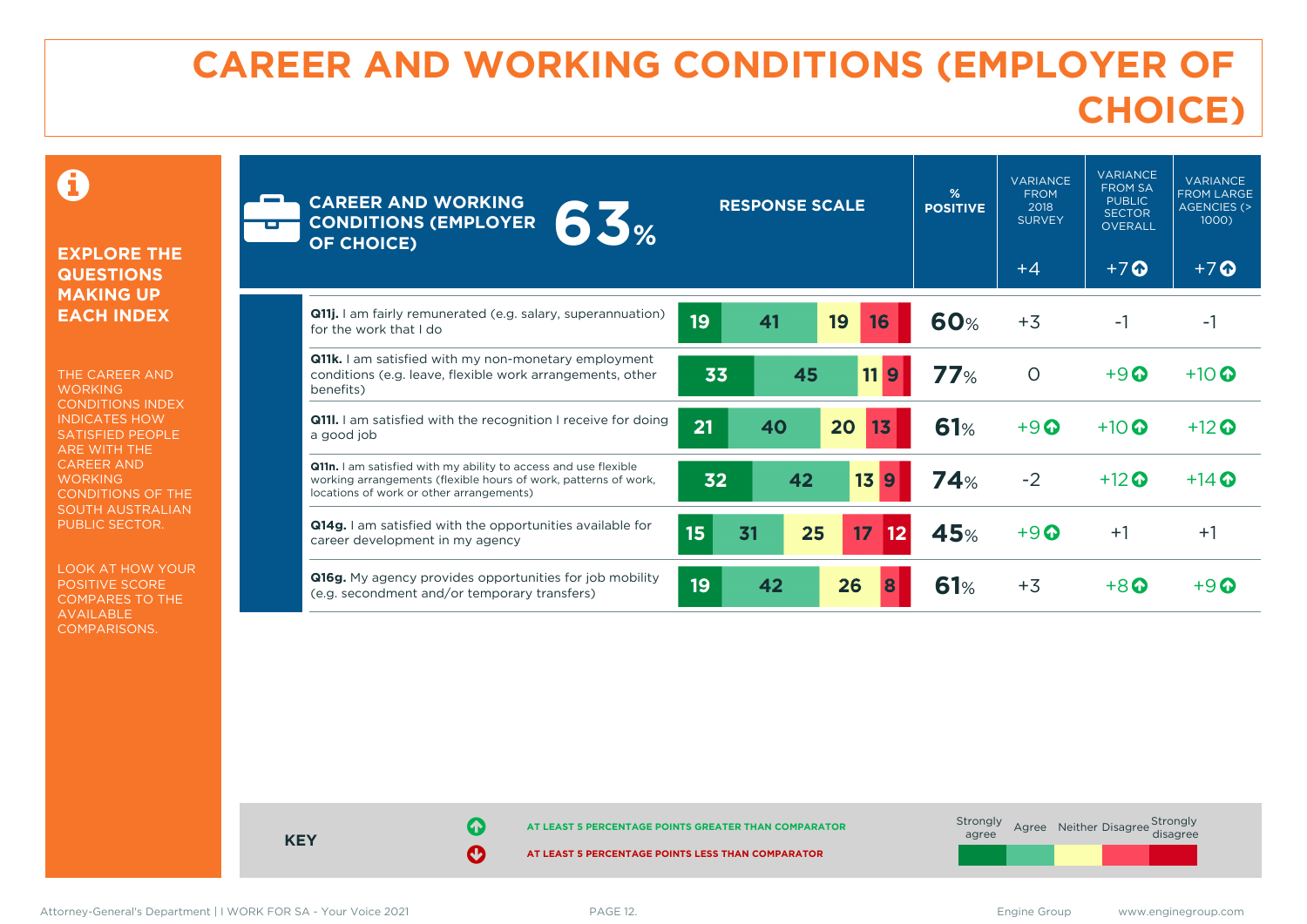# **EMPLOYEE WELLBEING**

0

#### **EXPLORE THE QUESTIONS MAKING UP EACH INDEX**

THE WELLBEING SCORE MEASURES THE EXTENT TO WHICH EMPLOYEES FEEL SUPPORTED IN MAINTAINING THEIR HEALTH AND WELLBEING.

LOOK AT HOW YOUR POSITIVE SCORE COMPARES TO THE AVAILABLE COMPARISONS.

| $\blacksquare$<br><b>EMPLOYEE WELLBEING</b>                                                            |    | <b>RESPONSE SCALE</b> |                 | %<br><b>POSITIVE</b> | <b>VARIANCE</b><br><b>FROM</b><br>2018<br><b>SURVEY</b> | <b>VARIANCE</b><br><b>FROM SA</b><br><b>PUBLIC</b><br><b>SECTOR</b><br>OVERALL | <b>VARIANCE</b><br><b>FROM LARGE</b><br><b>AGENCIES (&gt;</b><br>1000) |
|--------------------------------------------------------------------------------------------------------|----|-----------------------|-----------------|----------------------|---------------------------------------------------------|--------------------------------------------------------------------------------|------------------------------------------------------------------------|
|                                                                                                        |    |                       |                 |                      | $+7$                                                    | $+9$ <sup><math>\odot</math></sup>                                             | $+11$ <sup>O</sup>                                                     |
| <b>Q11f.</b> I am provided with the tools and equipment to do<br>my job safely                         | 36 |                       | 9<br>49         | <b>85%</b>           | $+9$                                                    | $+11$ <sup>O</sup>                                                             | $+12$ <sup>O</sup>                                                     |
| Q12d. My workgroup has the tools and resources to<br>perform well                                      | 20 | 48                    | 17              | <b>68%</b>           | $+13$ <sup>O</sup>                                      | $+8$ <sup><math>\odot</math></sup>                                             | $+9$ <sup><math>\odot</math></sup>                                     |
| Q17a. I am satisfied with the policies/practices in place to<br>help me manage my health and wellbeing | 20 | 50                    | 16<br><b>10</b> | <b>70%</b>           | $+6$ <sup><math>\odot</math></sup>                      | $+9$ <sup><math>\odot</math></sup>                                             | $+11$                                                                  |
| <b>Q17b.</b> I think my agency cares about my health and<br>wellbeing                                  | 24 | 42                    | 16 11 7         | <b>66%</b>           | $+8$ <sup>O</sup>                                       | $+12$ <sup>O</sup>                                                             | $+14$ $\odot$                                                          |
| Q17d. I am able to strike the right balance between my<br>work and home life                           | 17 | 45                    | 18<br>15        | 62%                  | $+2$                                                    | $+8$ $\odot$                                                                   | $+9$ $\mathbf{\Omega}$                                                 |

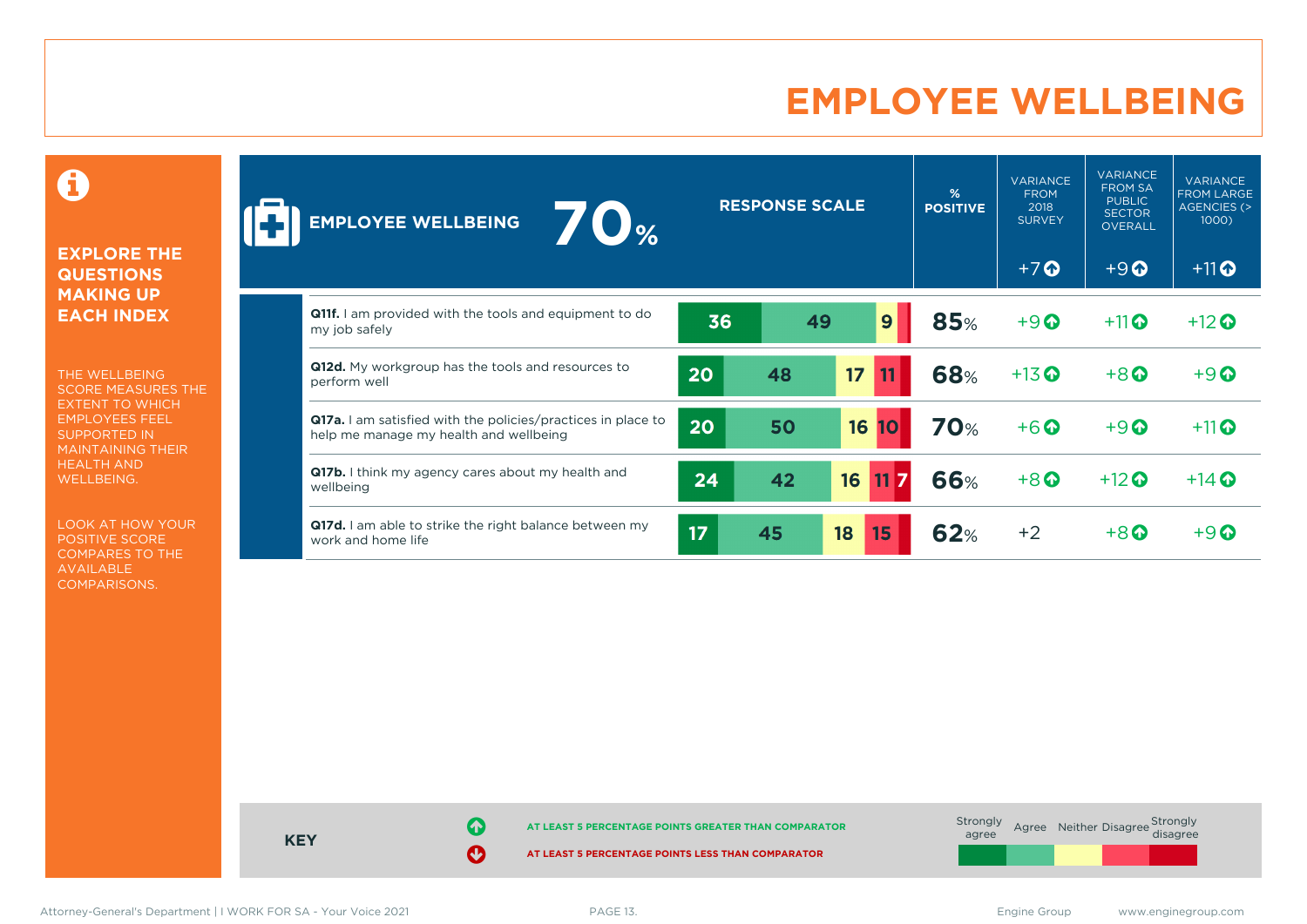# **OPEN COMMENTS**

### Ô

**WHAT ARE YOUR PEOPLE SAYING ABOUT THEIR WORKING EXPERIENCES?**

THE COMMENTS WERE GROUPED INTO THEMES.

THE BAR CHART SHOWS THE TOP 5 THEMES, TO GIVE YOU AN IDEA OF WHERE TO FOCUS.

REVIEW THESE COMMENT THEMES IN THE CONTEXT OF YOUR RESULTS - HOW DO THEY REINFORCE OR PROVIDE ADDITIONAL CONTEXT TO YOUR **RESULTS?** 

# **'What is the one thing the South Australian Public Sector is doing really well?'**

### **YOUR TOP 5 THEMES:**

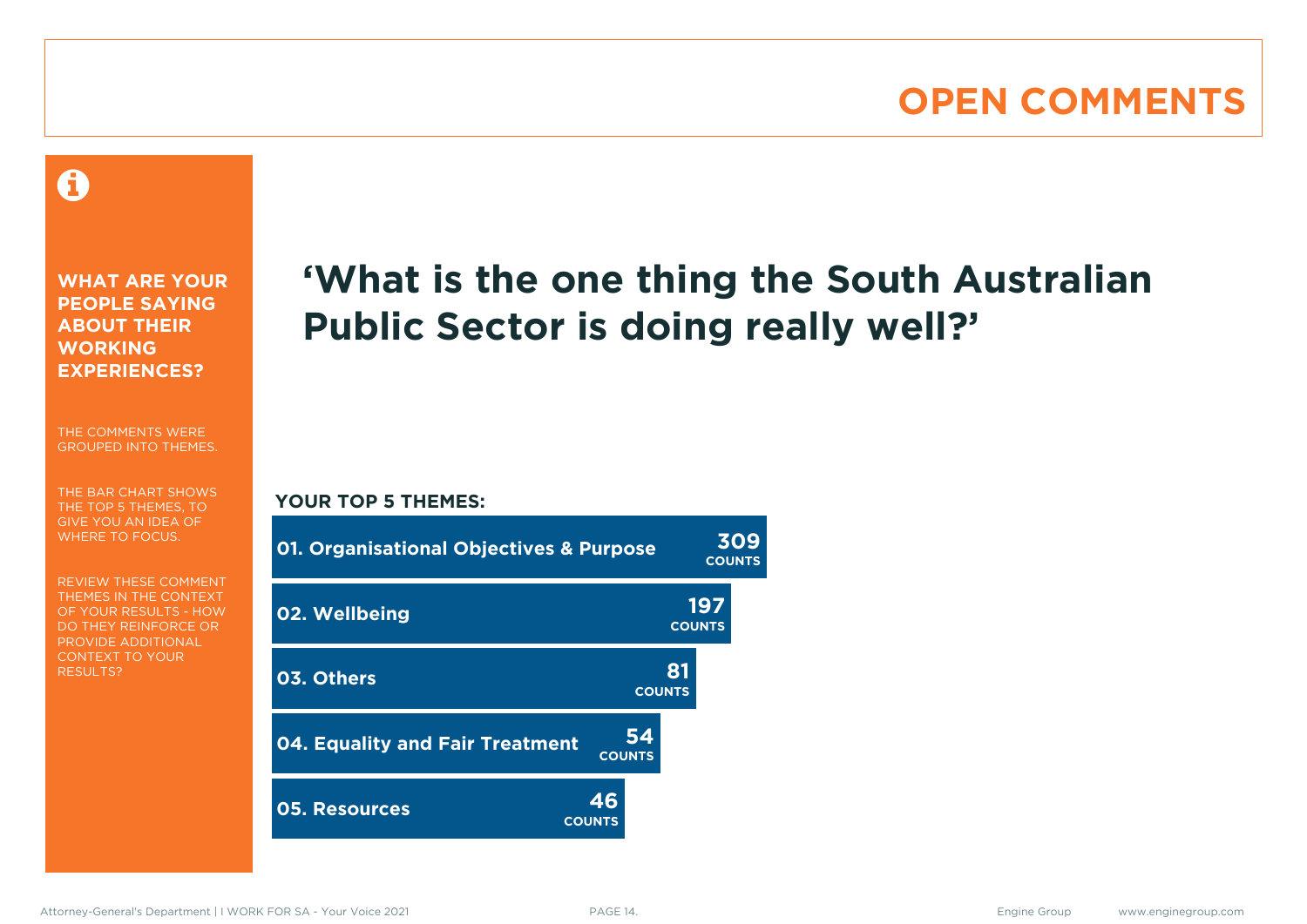### **OPEN COMMENTS**

A

**WHAT ARE YOUR PEOPLE SAYING ABOUT THEIR WORKING EXPERIENCES?**

THE COMMENTS WERE GROUPED INTO THEMES.

THE BAR CHART SHOWS THE TOP 5 THEMES, TO GIVE YOU AN IDEA OF WHERE TO FOCUS.

REVIEW THESE COMMENT THEMES IN THE CONTEXT OF YOUR RESULTS - HOW DO THEY REINFORCE OR PROVIDE ADDITIONAL CONTEXT TO YOUR **RESULTS?** 

# **'What is the most important issue that needs to be addressed across the South Australian Public Sector?'**

**COUNTS**

**YOUR TOP 5 THEMES:**

| 01. Wellbeing                                                |                      |                      | <b>COUNTS</b>        |  |
|--------------------------------------------------------------|----------------------|----------------------|----------------------|--|
| <b>02. Organisational Objectives &amp;</b><br><b>Purpose</b> |                      |                      | 193<br><b>COUNTS</b> |  |
| <b>03. Resources</b>                                         |                      | 133<br><b>COUNTS</b> |                      |  |
| 04. Line Management and<br><b>General Management</b>         | <b>COUNTS</b>        | 131                  |                      |  |
| <b>05. Equality and Fair</b><br><b>Treatment</b>             | 115<br><b>COUNTS</b> |                      |                      |  |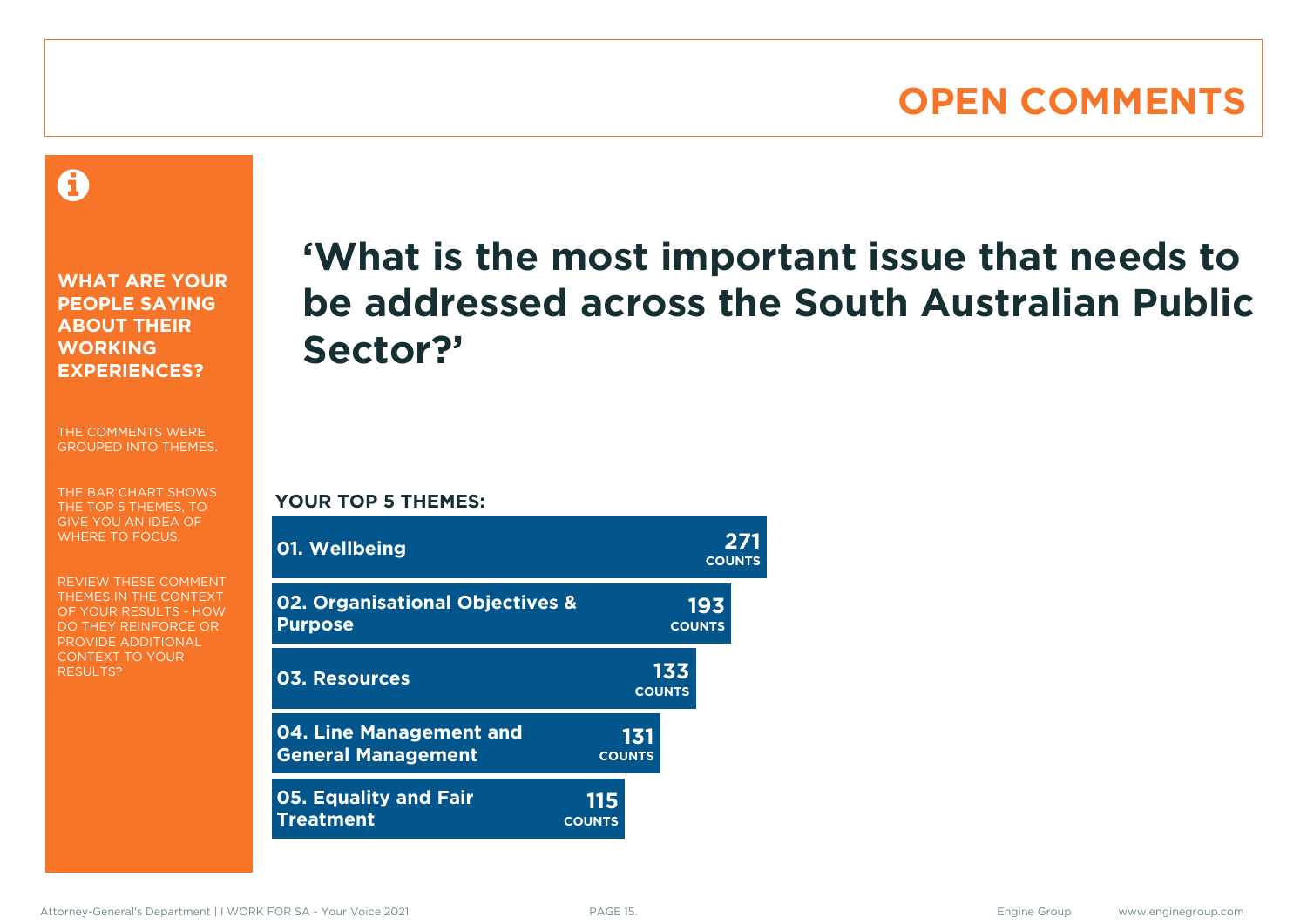# **OTHER QUESTIONS**

0

THESE PAGES SHOW ADDITIONAL QUESTIONS THAT WERE ASKED OF ALL PUBLIC SECTOR EMPLOYEES, THAT ARE NOT INCLUDED IN THE SURVEY INDICES SHOWN ON THE PREVIOUS PAGES.

THE RESULTS OUTLINE THE PROPORTION OF COLLEAGUES RESPONDING **POSITIVELY** (STRONGLY AGREE + AGREE), NEUTRALLY (NEITHER AGREE NOR DISAGREE) OR **NEGATIVELY** (DISAGREE + STRONGLY DISAGREE).

REVIEW THESE QUESTIONS FOR ADDITIONAL CONTEXT AND INSIGHTS THAT MAY WARRANT FURTHER INVESTIGATION OR ACTION.

|                                                                                                                                                                                       |          | <b>RESPONSE SCALE</b> |    |                  | %<br><b>POSITIVE</b> | <b>VARIANCE</b><br><b>FROM</b><br>2018<br><b>SURVEY</b> | <b>VARIANCE</b><br><b>FROM SA</b><br><b>PUBLIC</b><br><b>SECTOR</b><br><b>OVERALL</b> | <b>VARIANCE</b><br><b>FROM LARGE</b><br>AGENCIES <sub>(&gt;</sub><br>1000) |
|---------------------------------------------------------------------------------------------------------------------------------------------------------------------------------------|----------|-----------------------|----|------------------|----------------------|---------------------------------------------------------|---------------------------------------------------------------------------------------|----------------------------------------------------------------------------|
| Q11m. I am happy to go the 'extra mile' at work when<br>reauired                                                                                                                      | 48       |                       | 43 |                  | 91%                  | $-1$                                                    | $+6$ $\odot$                                                                          | $+7$ $\odot$                                                               |
| Q13g. My manager takes appropriate action to address<br>underperformance within my workgroup                                                                                          | 22       | 33                    | 29 | 10               | <b>55%</b>           |                                                         | $+3$                                                                                  | $+4$                                                                       |
| Q15d. I feel senior managers in my agency actively<br>engage with employees                                                                                                           | 21       | 39                    | 21 | 12               | <b>60%</b>           |                                                         | $+15$ $\odot$                                                                         | $+17$ $\odot$                                                              |
| Q16c. When things go wrong, my agency uses this as an<br>opportunity to review, learn, and improve the management of<br>similar risks                                                 | 23       | 46                    | 20 |                  | <b>69%</b>           | $+9$                                                    | $+13$ <sup><math>\odot</math></sup>                                                   | $+13$ <sup>O</sup>                                                         |
| Q16d. My agency is committed to creating a diverse workforce<br>(e.g. gender, age, cultural and linguistic background, disability,<br>Aboriginal and Torres Strait Islander, LGBTIQ+) | 27       | 42                    |    | 24               | <b>70%</b>           | $+9$ $\Omega$                                           | $+2$                                                                                  | $+2$                                                                       |
| Q16e. Personal background is not a barrier to success in my<br>agency (e.g. cultural background, age, disability, sexual<br>orientation, gender etc.)                                 | 32       | 43                    |    | 17               | <b>75%</b>           | $+6$ $\odot$                                            | $+5$ $\odot$                                                                          | $+5\Omega$                                                                 |
| Q16h. I am confident in relating my agency's<br>Reconciliation Action Plan to my work                                                                                                 | 11<br>32 |                       | 45 | $\boldsymbol{9}$ | 43%                  |                                                         | $-1$                                                                                  | $\circ$                                                                    |
| Q16i. I am satisfied with the cultural learning<br>opportunities within my agency                                                                                                     | 14       | 42                    | 34 | 8                | <b>56%</b>           |                                                         | $\circ$                                                                               | $-1$                                                                       |
| Q17c. I feel the level of stress in my job is appropriate                                                                                                                             | 12       | 40                    | 19 | 9<br>19          | <b>52%</b>           |                                                         | $+8$ <sup><math>\odot</math></sup>                                                    | $+10$ $\odot$                                                              |

**KEY**

**AT LEAST 5 PERCENTAGE POINTS GREATER THAN COMPARATOR** 

| Strongly<br>agree |  | Agree Neither Disagree Strongly<br>disagree |  |
|-------------------|--|---------------------------------------------|--|
|                   |  |                                             |  |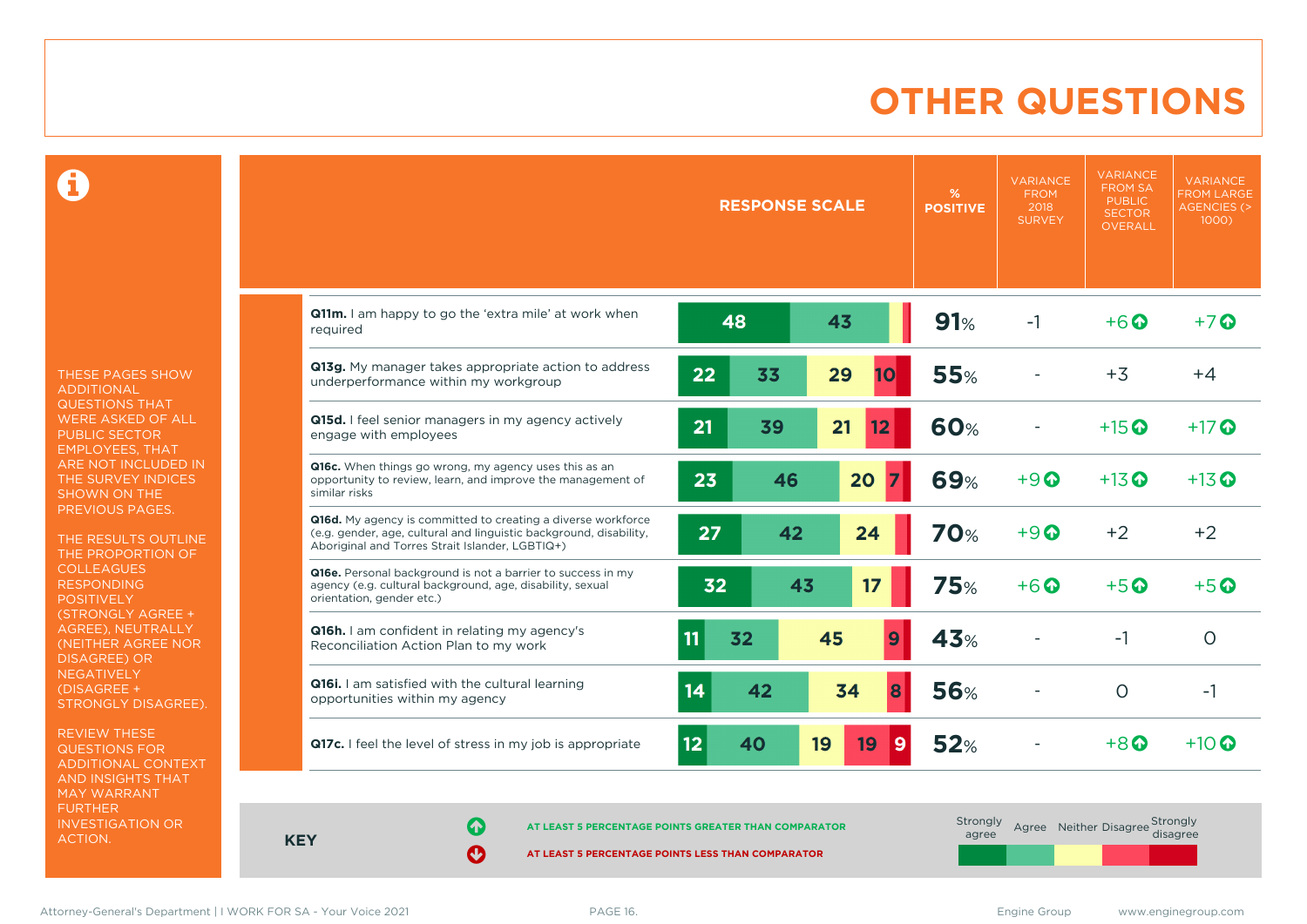# **OTHER QUESTIONS**

 $\mathbf \Omega$ 

THESE PAGES SHOW ADDITIONAL QUESTIONS THAT WERE ASKED OF ALL PUBLIC SECTOR EMPLOYEES, THAT ARE NOT INCLUDED IN THE SURVEY INDICES SHOWN ON THE PREVIOUS PAGES.

THE RESULTS OUTLINE THE PROPORTION OF COLLEAGUES RESPONDING **POSITIVELY** (STRONGLY AGREE + AGREE), NEUTRALLY (NEITHER AGREE NOR DISAGREE) OR NEGATIVELY (DISAGREE + STRONGLY DISAGREE).

REVIEW THESE QUESTIONS FOR ADDITIONAL CONTEXT AND INSIGHTS THAT MAY WARRANT FURTHER INVESTIGATION OR ACTION.

|            | <b>RESPONSE SCALE</b>                                                                                                    | %<br><b>POSITIVE</b> | <b>VARIANCE</b><br><b>FROM</b><br>2018<br><b>SURVEY</b> | <b>VARIANCE</b><br><b>FROM SA</b><br><b>PUBLIC</b><br><b>SECTOR</b><br><b>OVERALL</b> | <b>VARIANCE</b><br><b>FROM LARGE</b><br><b>AGENCIES (&gt;</b><br>1000)           |
|------------|--------------------------------------------------------------------------------------------------------------------------|----------------------|---------------------------------------------------------|---------------------------------------------------------------------------------------|----------------------------------------------------------------------------------|
|            |                                                                                                                          |                      |                                                         |                                                                                       |                                                                                  |
|            | Q17e. I feel comfortable discussing my mental health and<br>19<br>35<br>19<br><b>16 10</b><br>wellbeing with my manager  | <b>55%</b>           |                                                         | $+2$                                                                                  | $+4$                                                                             |
|            | 34<br>16<br>46<br>Q20a. I feel a connection with the public sector values                                                | 80%                  |                                                         | $+6$ <sup>O</sup>                                                                     | $+7$ $\odot$                                                                     |
|            | Q20b. In my workgroup our everyday actions are guided<br>27<br>45<br>20<br>by the Public Sector Values                   | 72%                  |                                                         | $+7$ $\odot$                                                                          | $+8$ <sup><math>\odot</math></sup>                                               |
|            | Q28. I believe action will be taken on the results from this<br>$\overline{9}$<br>40<br>33<br>13<br>survey by the sector | 49%                  | $+18$ <sup>O</sup>                                      | $+16$ <sup>O</sup>                                                                    | $+17$ $\odot$                                                                    |
|            | Q29. I believe action will be taken on the results from this<br>13 <sub>1</sub><br>36<br>28<br>15<br>survey by my agency | 49%                  |                                                         | $+15$ <sup>O</sup>                                                                    | $+17$ $\odot$                                                                    |
|            | <b>RESPONSES</b><br><b>RESPONSE SCALE</b>                                                                                | %                    | <b>VARIANCE</b><br><b>FROM</b><br>2018<br><b>SURVEY</b> | <b>VARIANCE</b><br><b>FROM SA</b><br>PUBLIC SECTOR<br><b>OVERALL</b>                  | <b>VARIANCE</b><br><b>FROM</b><br><b>LARGE</b><br><b>AGENCIES (&gt;</b><br>1000) |
|            | Q14a. I have a current performance and development plan that<br>1024<br>sets out my individual objectives                |                      |                                                         |                                                                                       |                                                                                  |
| Yes        | 824                                                                                                                      | 80%                  | $-8$ <sup>O</sup>                                       | $+1$                                                                                  | $+1$                                                                             |
| No         | 200                                                                                                                      | 20%                  | $+8$ $\odot$                                            | $-1$                                                                                  | $-1$                                                                             |
| <b>KEY</b> | Ø<br>AT LEAST 5 PERCENTAGE POINTS GREATER THAN COMPARATOR<br>Ø<br>AT LEAST 5 PERCENTAGE POINTS LESS THAN COMPARATOR      | Strongly<br>agree    |                                                         | Agree Neither Disagree Strongly                                                       | disagree                                                                         |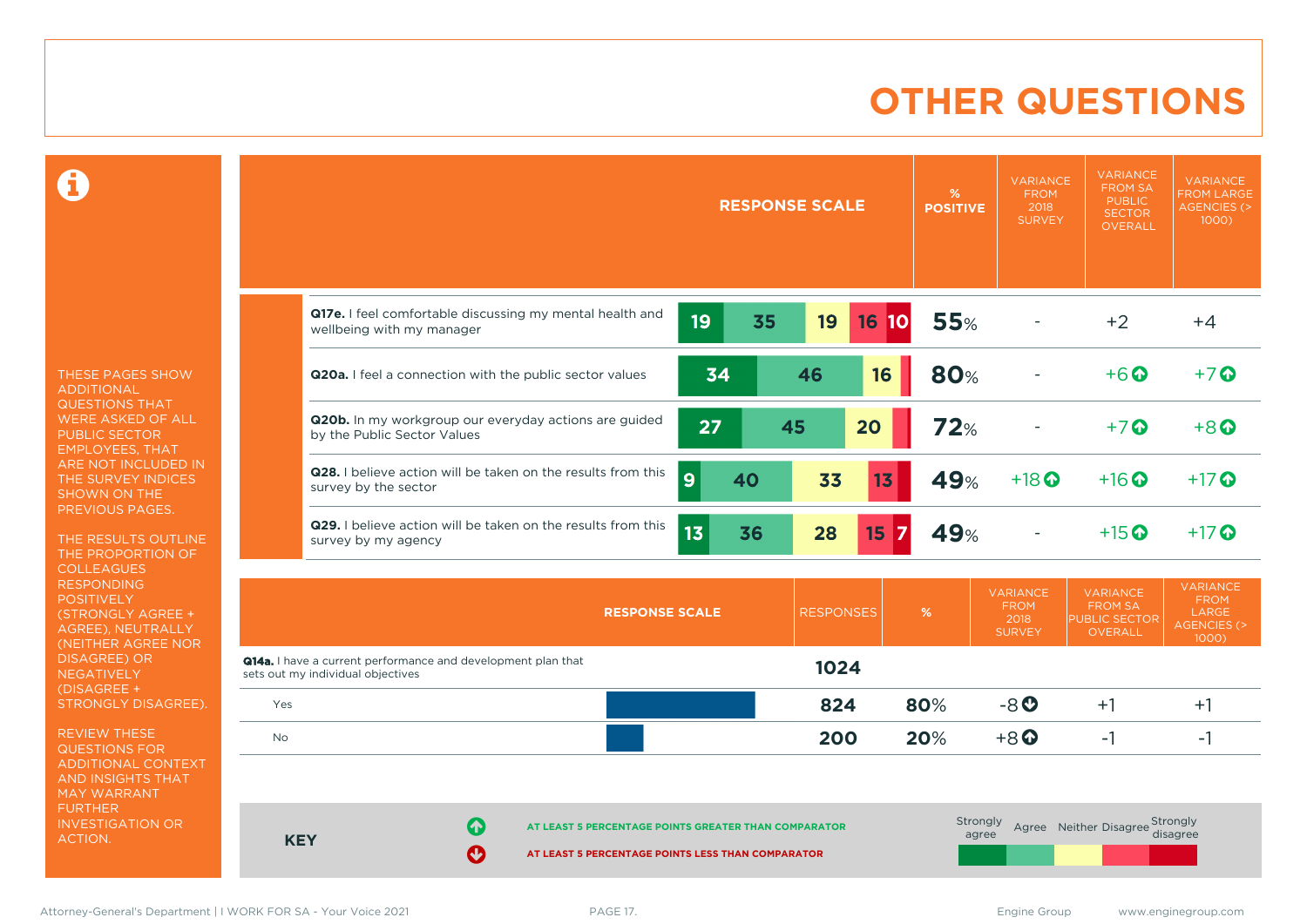### **COVID-19**

 $\mathbf \Omega$ 

THE 2021 SURVEY ASKED QUESTIONS ABOUT HOW **EFFECTIVELY** AGENCIES MANAGED THE CHANGES REQUIRED AS A RESULT OF COVID-19.

REVIEW THE RESULTS AND IDENTIFY SPECIFIC AREAS OF ACTION THAT MAY BE REQUIRED AS A RESULT - WHAT DO YOU NEED TO FOCUS ON FOR IMPROVEMENT?

REFLECT ON THIS INFORMATION TO UNDERSTAND HOW EMPLOYEES FEEL YOUR AGENCY WAS ABLE TO RAPIDLY ADAPT TO THE COVID-19 SITUATION. THIS CAN BE USED TO INFORM FUTURE ACTIONS REQUIRED WHEN OUR EXTERNAL **CIRCUMSTANCES** CHANGE.

|            |                                                                                                                                                                                                        | <b>RESPONSE SCALE</b> |                  |    | %<br><b>POSITIVE</b> | <b>VARIANCE</b><br><b>FROM</b><br>2018<br><b>SURVEY</b> | <b>VARIANCE</b><br><b>FROM SA</b><br><b>PUBLIC</b><br><b>SECTOR</b><br><b>OVERALL</b> | <b>VARIANCE</b><br><b>FROM LARGE</b><br><b>AGENCIES (&gt;</b><br>1000)    |
|------------|--------------------------------------------------------------------------------------------------------------------------------------------------------------------------------------------------------|-----------------------|------------------|----|----------------------|---------------------------------------------------------|---------------------------------------------------------------------------------------|---------------------------------------------------------------------------|
|            | Q18a. I believe my agency provided sufficient resources and<br>arrangements to help me feel safe (e.g. physical distancing<br>measures, working from home arrangements, face masks, hand<br>sanitiser) | 41                    | 44               | 9  | 85%                  |                                                         | $+8$ <sup><math>\odot</math></sup>                                                    | $+9$ $\Omega$                                                             |
|            | Q18b. My manager provided me with sufficient direction<br>about my priorities                                                                                                                          | 31                    | 47               | 15 | <b>78%</b>           |                                                         | $+6\Omega$                                                                            | $+7$ $\Omega$                                                             |
|            | Q18c. I was satisfied with the communications I received<br>from senior managers about changes impacting my work                                                                                       | 30                    | 46               | 14 | <b>76%</b>           |                                                         | $+10$ $\odot$                                                                         | $+12$ <sup><math>\odot</math></sup>                                       |
|            | Q18d. During this time, I felt that my manager cared about my<br>wellbeing (if you have more than one manager, consider the<br>manager who you report to most frequently)                              | 36                    | 39               | 15 | <b>75%</b>           |                                                         | $+5$ <sup><math>\odot</math></sup>                                                    | $+6$ $\odot$                                                              |
|            | Q18e. I felt that my workgroup went the extra mile to<br>support each other                                                                                                                            | 40                    | 40               | 16 | <b>79%</b>           |                                                         | $+5$ $\odot$                                                                          | $+5$ <sup><math>\odot</math></sup>                                        |
|            | <b>RESPONSE SCALE</b>                                                                                                                                                                                  |                       | <b>RESPONSES</b> |    | %                    | <b>VARIANCE</b><br><b>FROM</b><br>2018<br><b>SURVEY</b> | <b>VARIANCE</b><br><b>FROM SA</b><br><b>PUBLIC SECTOR</b><br><b>OVERALL</b>           | <b>VARIANCE</b><br><b>FROM</b><br>LARGE<br><b>AGENCIES (&gt;</b><br>1000) |
|            | <b>Q18f.</b> Were you mobilised to another agency or another role<br>within your agency because of COVID-19 requirements?                                                                              |                       | 1084             |    |                      |                                                         |                                                                                       |                                                                           |
| Yes        |                                                                                                                                                                                                        |                       | 48               |    | 4%                   |                                                         | $-4$                                                                                  | $-4$                                                                      |
| <b>No</b>  |                                                                                                                                                                                                        |                       | 1012             |    | 93%                  |                                                         | $+5$ <sup>O</sup>                                                                     | $+5$ <sup>O</sup>                                                         |
| Not sure   |                                                                                                                                                                                                        |                       | 24               |    | 2%                   | $\blacksquare$                                          | $-1$                                                                                  | $-1$                                                                      |
| <b>KEY</b> | $\Omega$<br>AT LEAST 5 PERCENTAGE POINTS GREATER THAN COMPARATOR<br>$\boldsymbol{\odot}$<br>AT LEAST 5 PERCENTAGE POINTS LESS THAN COMPARATOR                                                          |                       |                  |    | Strongly<br>agree    |                                                         | Agree Neither Disagree Strongly                                                       | disagree                                                                  |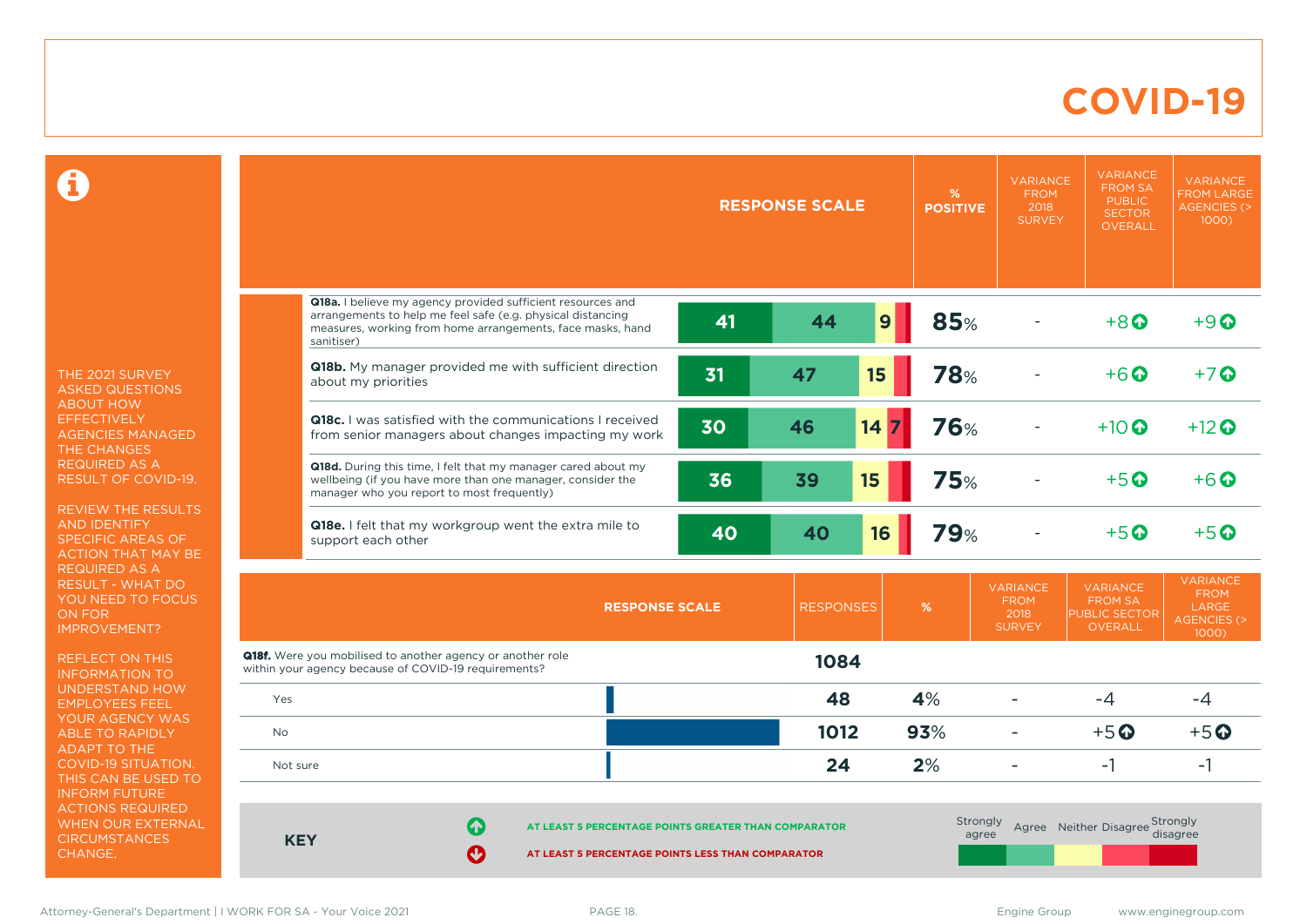$\mathbf \Theta$ 

THESE QUESTIONS GIVE YOU VALUABLE INSIGHT INTO THE REASONS YOUR EMPLOYEES JOINED THE PUBLIC SECTOR, AND THEIR REASONS FOR WANTING TO STAY OR LEAVE.

WHAT DOES THIS TELL YOU ABOUT YOUR CURRENT EMPLOYEE VALUE PROPOSITION?

IS THERE ROOM FOR IMPROVEMENT?

|                                                                                                       | <b>RESPONSE SCALE</b> | <b>RESPONSES</b> | %   | <b>VARIANCE</b><br><b>FROM</b><br>2018<br><b>SURVEY</b> | <b>VARIANCE</b><br><b>FROM SA</b><br><b>PUBLIC SECTOR</b><br><b>OVERALL</b> | <b>VARIANCE</b><br><b>FROM</b><br>LARGE<br><b>AGENCIES (&gt;</b><br>1000) |
|-------------------------------------------------------------------------------------------------------|-----------------------|------------------|-----|---------------------------------------------------------|-----------------------------------------------------------------------------|---------------------------------------------------------------------------|
| <b>Q21.</b> Which of the following describes why you joined the public<br>sector? [Multiple Response] |                       | 3360             |     |                                                         |                                                                             |                                                                           |
| Type of work offered                                                                                  |                       | 735              | 22% | $+22$                                                   | $+1$                                                                        | $+1$                                                                      |
| Job security and stability                                                                            |                       | 701              | 21% | $+4$                                                    | $+1$                                                                        | $+1$                                                                      |
| Service to the general public                                                                         |                       | 523              | 16% | $+16$ <sup>O</sup>                                      | $\circ$                                                                     | $\circ$                                                                   |
| T The work aligned with my job skills/experience                                                      |                       | 671              | 20% | $+3$                                                    | $\circ$                                                                     | $+1$                                                                      |
| The department I work for                                                                             |                       | 182              | 5%  | $-9O$                                                   | $-1$                                                                        | $-1$                                                                      |
| Geographical location                                                                                 |                       | 158              | 5%  | $-11$                                                   | $-2$                                                                        | $-2$                                                                      |
| Remuneration                                                                                          |                       | 149              | 4%  | $\circ$                                                 | $-1$                                                                        | -1                                                                        |
| Workplace culture                                                                                     |                       | 176              | 5%  | $+1$                                                    | $+1$                                                                        | $+1$                                                                      |
| Other                                                                                                 |                       | 65               | 2%  | $+1$                                                    | $\circ$                                                                     | $\circ$                                                                   |
| <b>Q22.</b> Which of the following statements best reflect your<br>working life intentions?           |                       | 1069             |     |                                                         |                                                                             |                                                                           |
| I want to stay in my agency long-term                                                                 |                       | 780              | 73% |                                                         | $-3$                                                                        | $-4$                                                                      |
| I want to leave my agency but stay in the public sector                                               |                       | 221              | 21% |                                                         | $+4$                                                                        | $+5o$                                                                     |
| I want to leave the public sector                                                                     |                       | 68               | 6%  |                                                         | -1                                                                          | -1                                                                        |

**KEY** 

**TEXT CHANGE SINCE 2018 SURVEY**

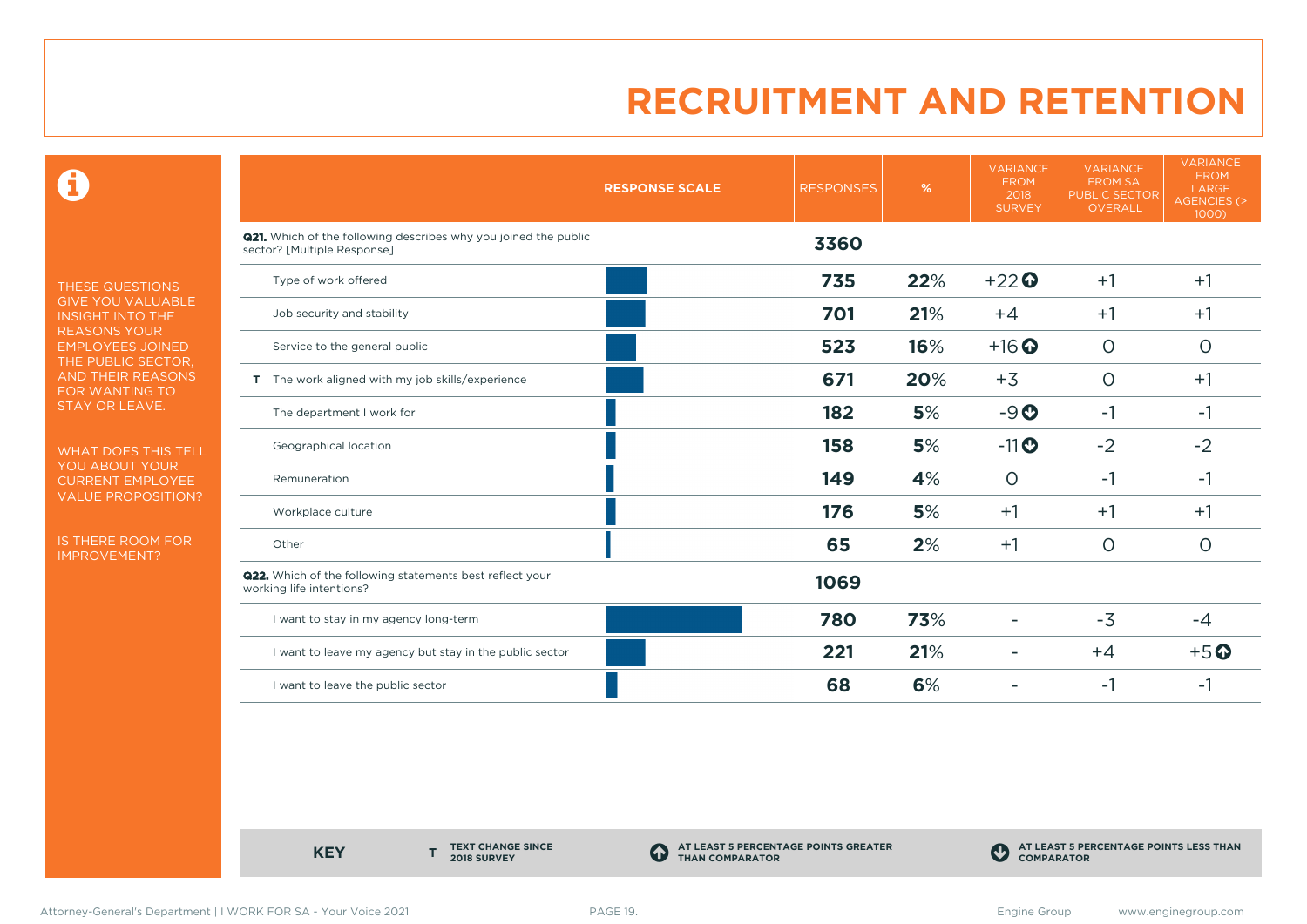$\mathbf \Omega$ 

THESE QUESTIONS GIVE YOU VALUABLE INSIGHT INTO THE REASONS YOUR EMPLOYEES JOINED THE PUBLIC SECTOR, AND THEIR REASONS FOR WANTING TO STAY OR LEAVE.

WHAT DOES THIS TELL YOU ABOUT YOUR CURRENT EMPLOYEE VALUE PROPOSITION?

IS THERE ROOM FOR IMPROVEMENT?

|                                                                                                 | <b>RESPONSE SCALE</b> | <b>RESPONSES</b> | %   | <b>VARIANCE</b><br><b>FROM</b><br>2018<br><b>SURVEY</b> | <b>VARIANCE</b><br><b>FROM SA</b><br><b>PUBLIC SECTOR</b><br><b>OVERALL</b> | <b>VARIANCE</b><br><b>FROM</b><br>LARGE<br><b>AGENCIES (&gt;</b><br>1000) |
|-------------------------------------------------------------------------------------------------|-----------------------|------------------|-----|---------------------------------------------------------|-----------------------------------------------------------------------------|---------------------------------------------------------------------------|
| Q23a. Which of the following describes your reasons for<br>wanting to stay? [Multiple Response] |                       | 4220             |     |                                                         |                                                                             |                                                                           |
| Long term career progression                                                                    |                       | 294              | 7%  |                                                         | $\circ$                                                                     | $\circ$                                                                   |
| Type of work offered                                                                            |                       | 545              | 13% |                                                         | $\circ$                                                                     | $\circ$                                                                   |
| <b>Employment conditions</b>                                                                    |                       | 459              | 11% |                                                         | $+1$                                                                        | $+1$                                                                      |
| Job security and stability                                                                      |                       | 526              | 12% |                                                         | $-1$                                                                        | $-1$                                                                      |
| Service to the general public                                                                   |                       | 427              | 10% |                                                         | $\circ$                                                                     | $\circ$                                                                   |
| The work aligns with my job skills/experience                                                   |                       | 528              | 13% |                                                         | $-1$                                                                        | $-1$                                                                      |
| The department I work for                                                                       |                       | 270              | 6%  |                                                         | $-1$                                                                        | $\circ$                                                                   |
| Geographical location                                                                           |                       | 161              | 4%  |                                                         | $-2$                                                                        | $-2$                                                                      |
| Remuneration                                                                                    |                       | 166              | 4%  |                                                         | $-1$                                                                        | $-1$                                                                      |
| Workplace culture                                                                               |                       | 279              | 7%  |                                                         | $+1$                                                                        | $+2$                                                                      |
| Confidence in immediate manager                                                                 |                       | 313              | 7%  |                                                         | $+1$                                                                        | $+1$                                                                      |
| Confidence in senior management                                                                 |                       | 220              | 5%  |                                                         | $+2$                                                                        | $+2$                                                                      |
| Other                                                                                           |                       | 32               | 1%  |                                                         | $\circ$                                                                     | $\circ$                                                                   |

**KEY C** 

**AT LEAST 5 PERCENTAGE POINTS GREATER THAN COMPARATOR**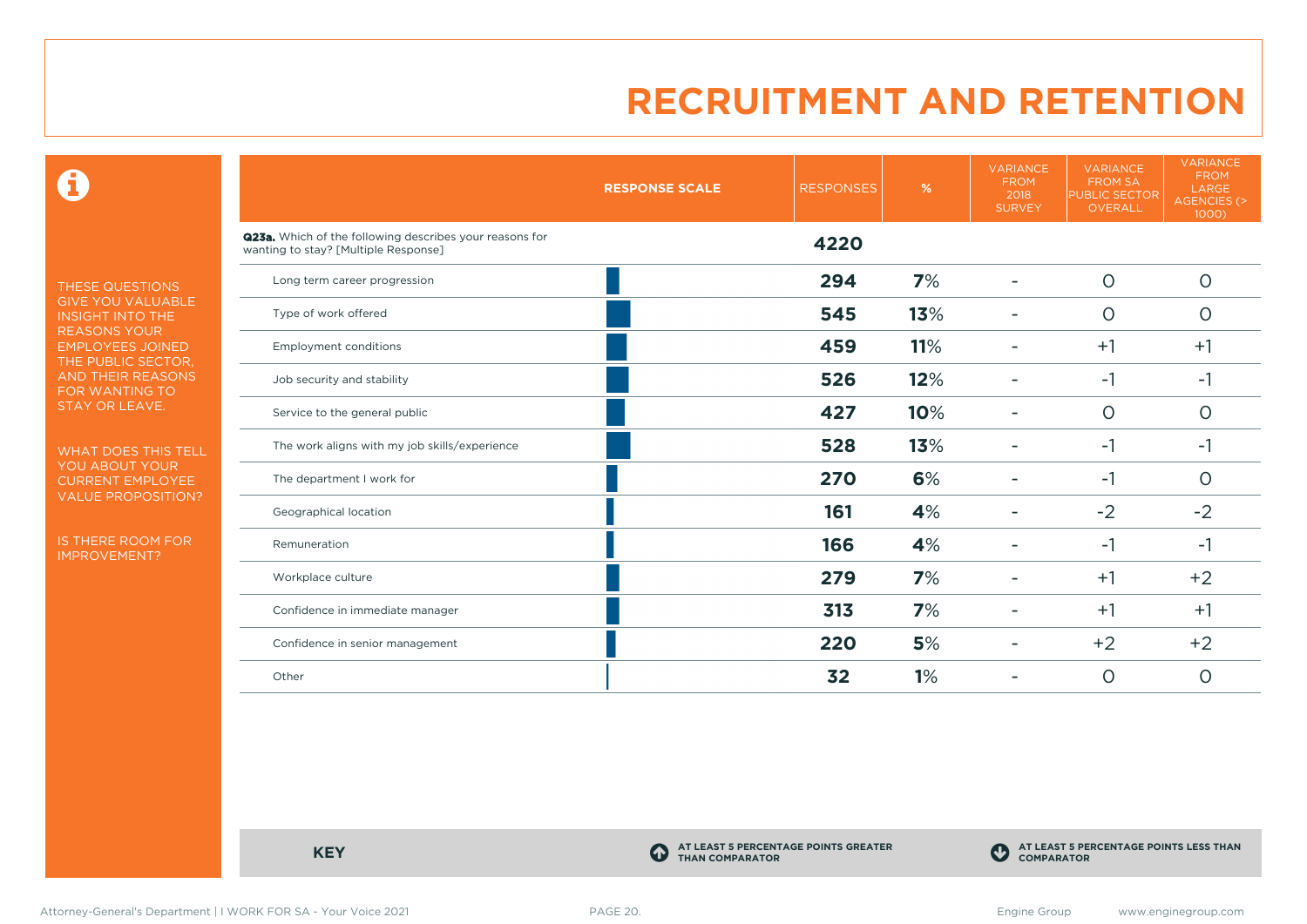$\mathbf \Theta$ 

THESE QUESTIONS GIVE YOU VALUABLE INSIGHT INTO THE REASONS YOUR EMPLOYEES JOINED THE PUBLIC SECTOR, AND THEIR REASONS FOR WANTING TO STAY OR LEAVE.

WHAT DOES THIS TELL YOU ABOUT YOUR CURRENT EMPLOYEE VALUE PROPOSITION?

IS THERE ROOM FOR IMPROVEMENT?

|                                                                                 | <b>RESPONSE SCALE</b> | <b>RESPONSES</b> | %   | <b>VARIANCE</b><br><b>FROM</b><br>2018<br><b>SURVEY</b> | <b>VARIANCE</b><br><b>FROM SA</b><br><b>PUBLIC SECTOR</b><br><b>OVERALL</b> | <b>VARIANCE</b><br><b>FROM</b><br>LARGE<br>AGENCIES (><br>1000) |
|---------------------------------------------------------------------------------|-----------------------|------------------|-----|---------------------------------------------------------|-----------------------------------------------------------------------------|-----------------------------------------------------------------|
| <b>Q23b.</b> Which of the following best describes when you intend to<br>leave? |                       | 284              |     |                                                         |                                                                             |                                                                 |
| I want to leave within 12 months                                                |                       | 125              | 44% | ۰                                                       | $+4$                                                                        | $+5$ <sup>O</sup>                                               |
| I want to leave within 1-2 years                                                |                       | 75               | 26% | ٠                                                       | $\left( \right)$                                                            | Ő                                                               |
| I want to leave within 2-5 years                                                |                       | 62               | 22% | ۰                                                       | $-2$                                                                        | $-2$                                                            |
| I want to leave within 5+ years                                                 |                       | 22               | 8%  | ۰                                                       | $-2$                                                                        | -3                                                              |

**KEY C** 

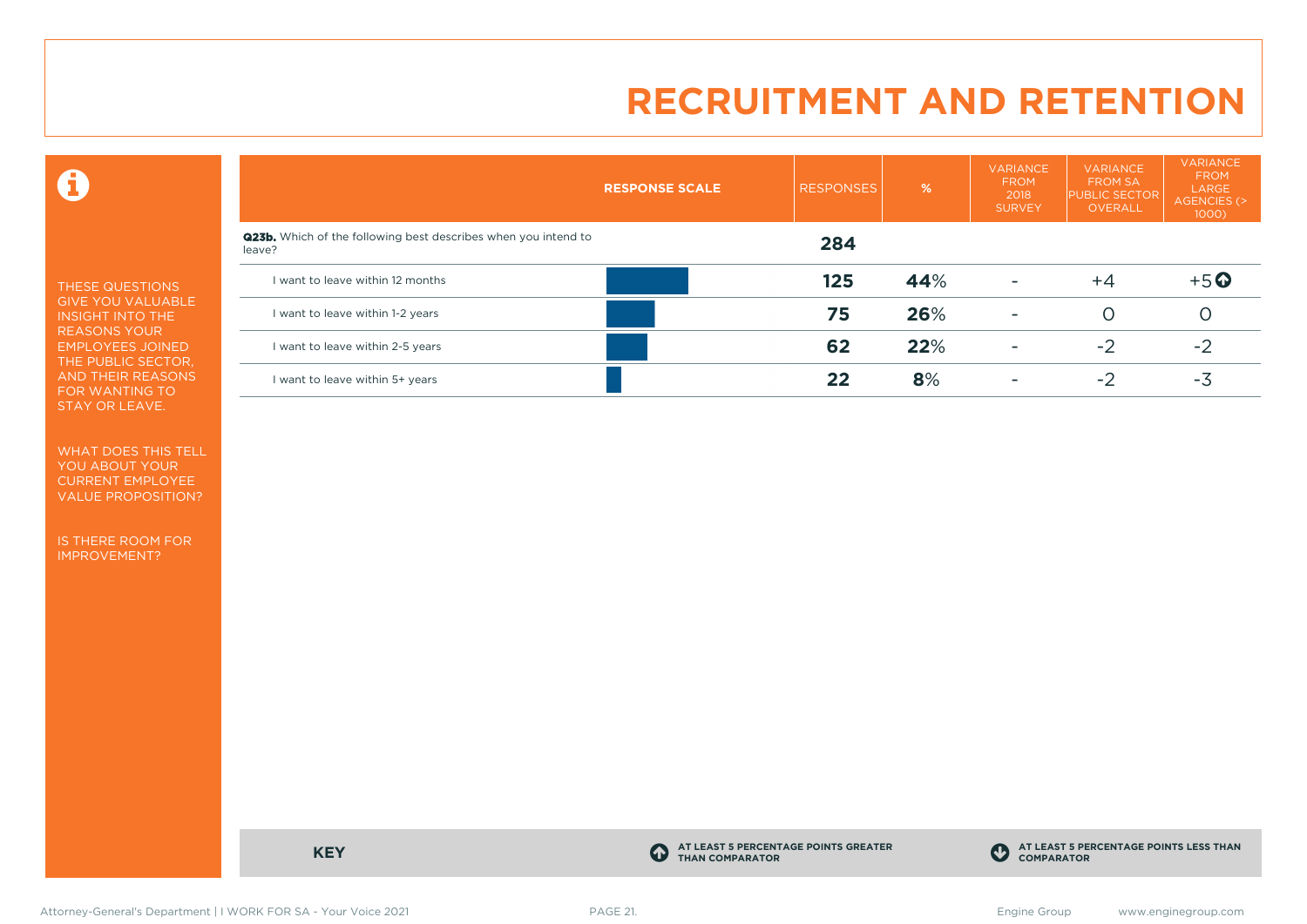$\mathbf \Theta$ 

THESE QUESTIONS GIVE YOU VALUABLE INSIGHT INTO THE REASONS YOUR EMPLOYEES JOINED THE PUBLIC SECTOR, AND THEIR REASONS FOR WANTING TO STAY OR LEAVE.

WHAT DOES THIS TELL YOU ABOUT YOUR CURRENT EMPLOYEE VALUE PROPOSITION?

IS THERE ROOM FOR IMPROVEMENT?

|                                                                                                 | <b>RESPONSE SCALE</b> | <b>RESPONSES</b> | %   | <b>VARIANCE</b><br><b>FROM</b><br>2018<br><b>SURVEY</b> | <b>VARIANCE</b><br><b>FROM SA</b><br>PUBLIC SECTOR<br>OVERALL | <b>VARIANCE</b><br><b>FROM</b><br>LARGE<br>AGENCIES (><br>1000) |
|-------------------------------------------------------------------------------------------------|-----------------------|------------------|-----|---------------------------------------------------------|---------------------------------------------------------------|-----------------------------------------------------------------|
| Q23c. Which of the following describe your reasons for wanting<br>to leave? [Multiple Response] |                       | 1088             |     |                                                         |                                                               |                                                                 |
| T There is a lack of future career opportunities                                                |                       | 167              | 15% | $-12$ <sup>O</sup>                                      | $+4$                                                          | $+5o$                                                           |
| I want to try a different type of work or I am seeking a<br>career change                       |                       | 109              | 10% | $-2$                                                    | $+3$                                                          | $+3$                                                            |
| I am not fulfilled by the role I am in                                                          |                       | 93               | 9%  | $+9$ <sup><math>\odot</math></sup>                      | $-1$                                                          | -1                                                              |
| T My expectations have not been met                                                             |                       | 45               | 4%  | $-5o$                                                   | $-1$                                                          | -1                                                              |
| I am pursuing the next phase in my life/career journey                                          |                       | 114              | 10% | $+10$                                                   | $+1$                                                          | $+2$                                                            |
| My workload is not manageable                                                                   |                       | 52               | 5%  | $+5$ <sup>O</sup>                                       | $-2$                                                          | $-2$                                                            |
| I am not satisfied with my employment conditions                                                |                       | 40               | 4%  | $+4$                                                    | $-2$                                                          | $-2$                                                            |
| The work does not fully utilise my skills and abilities                                         |                       | 90               | 8%  | $+8$ <sup>O</sup>                                       | $\circ$                                                       | $\circ$                                                         |
| I do not like the workplace culture                                                             |                       | 95               | 9%  | $+3$                                                    | $\overline{O}$                                                | $\circ$                                                         |
| There is a lack of job security                                                                 |                       | 34               | 3%  | $+3$                                                    | $\circ$                                                       | $\circ$                                                         |
| I lack confidence in senior managers                                                            |                       | 77               | 7%  | $+7$ $\odot$                                            | $-3$                                                          | $-3$                                                            |
| I am not satisfied with my current manager                                                      |                       | 67               | 6%  | $+6$ <sup>O</sup>                                       | $+1$                                                          | $\circ$                                                         |
| Experiences of bullying, harassment or discrimination                                           |                       | 63               | 6%  | $+6$ <sup>O</sup>                                       | -1                                                            | -1                                                              |
| Other                                                                                           |                       | 42               | 4%  | $+4$                                                    | 0                                                             | O                                                               |

**KEY** 

**TEXT CHANGE SINCE 2018 SURVEY**

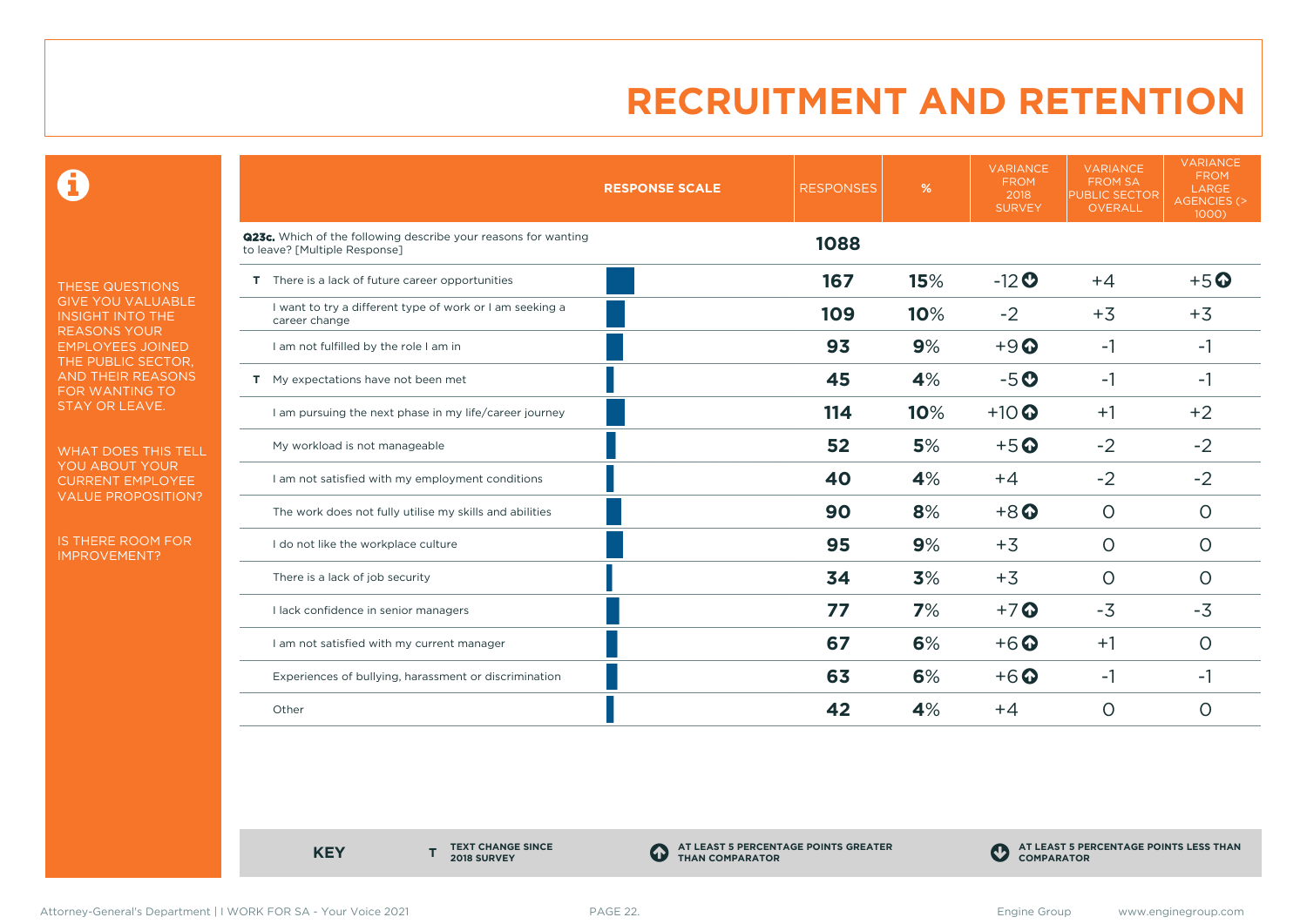$\mathbf \Omega$ 

THESE RESULTS GIVE YOU INSIGHT INTO THE EXTENT TO WHICH BULLYING AND HARASSMENT HAVE BEEN EXPERIENCED OR OBSERVED IN YOUR AGENCY / TEAM.

WHAT ACTION DO YOU NEED TO TAKE IN RESPONSE TO THESE RESULTS?

|                                                                                                                                          | <b>RESPONSE SCALE</b> | <b>RESPONSES</b> | %   | <b>VARIANCE</b><br><b>FROM</b><br>2018<br><b>SURVEY</b> | <b>VARIANCE</b><br><b>FROM SA</b><br><b>PUBLIC SECTOR</b><br>OVERALL | <b>VARIANCE</b><br><b>FROM</b><br>LARGE<br>AGENCIES (><br>1000) |
|------------------------------------------------------------------------------------------------------------------------------------------|-----------------------|------------------|-----|---------------------------------------------------------|----------------------------------------------------------------------|-----------------------------------------------------------------|
| Q24. During the last 12 months, have you witnessed harassment<br>(including sexual harassment) or bullying in your current<br>workplace? |                       | 1076             |     |                                                         |                                                                      |                                                                 |
| Yes                                                                                                                                      |                       | 194              | 18% | $-12$ <sup>O</sup>                                      | $-11$ $\odot$                                                        | $-12$ <sup>O</sup>                                              |
| <b>No</b>                                                                                                                                |                       | 759              | 71% | $+14$ $\odot$                                           | $+9$ <sup><math>\odot</math></sup>                                   | $+10$                                                           |
| Not sure                                                                                                                                 |                       | 123              | 11% | $-2$                                                    | $+2$                                                                 | $+3$                                                            |
| <b>Q24a.</b> What did you do in response to the bullying and<br>harassment you witnessed? [Multiple Response]                            |                       | 370              |     |                                                         |                                                                      |                                                                 |
| Submitted a report through the agency's formal WHS<br>system                                                                             |                       | 3                | 1%  | $\blacksquare$                                          | $-3$                                                                 | $-3$                                                            |
| Approached the person and asked them to stop                                                                                             |                       | 20               | 5%  | $\overline{\phantom{a}}$                                | $-5o$                                                                | $-6o$                                                           |
| Approached the victim and offered support                                                                                                |                       | 96               | 26% | $\blacksquare$                                          | $+3$                                                                 | $+3$                                                            |
| Took leave                                                                                                                               |                       | 20               | 5%  | $\overline{\phantom{a}}$                                | $\circ$                                                              | $\circ$                                                         |
| Left the role/team/agency                                                                                                                |                       | 13               | 4%  | $\blacksquare$                                          | $+1$                                                                 | $+1$                                                            |
| Sought support from a colleague                                                                                                          |                       | 67               | 18% | $\overline{\phantom{a}}$                                | $+3$                                                                 | $+3$                                                            |
| Sought support from a manager                                                                                                            |                       | 47               | 13% | ٠                                                       | $-4$                                                                 | $-4$                                                            |
| Accessed counselling through the agency's Employee<br>Assistance Program                                                                 |                       | 15               | 4%  | $\overline{\phantom{a}}$                                | $-1$                                                                 | $\circ$                                                         |
| Accessed professional help                                                                                                               |                       | $\boldsymbol{9}$ | 2%  | $\blacksquare$                                          | $-2$                                                                 | $-2$                                                            |
| Lodged a grievance or complaint                                                                                                          |                       | 12               | 3%  | $\overline{\phantom{a}}$                                | $-1$                                                                 | $-1$                                                            |
| Nothing                                                                                                                                  |                       | 37               | 10% | $\overline{\phantom{a}}$                                | $+4$                                                                 | $+4$                                                            |
| Other                                                                                                                                    |                       | 31               | 8%  | $\blacksquare$                                          | $+4$                                                                 | $+4$                                                            |

**KEY C** 

**AT LEAST 5 PERCENTAGE POINTS GREATER THAN COMPARATOR**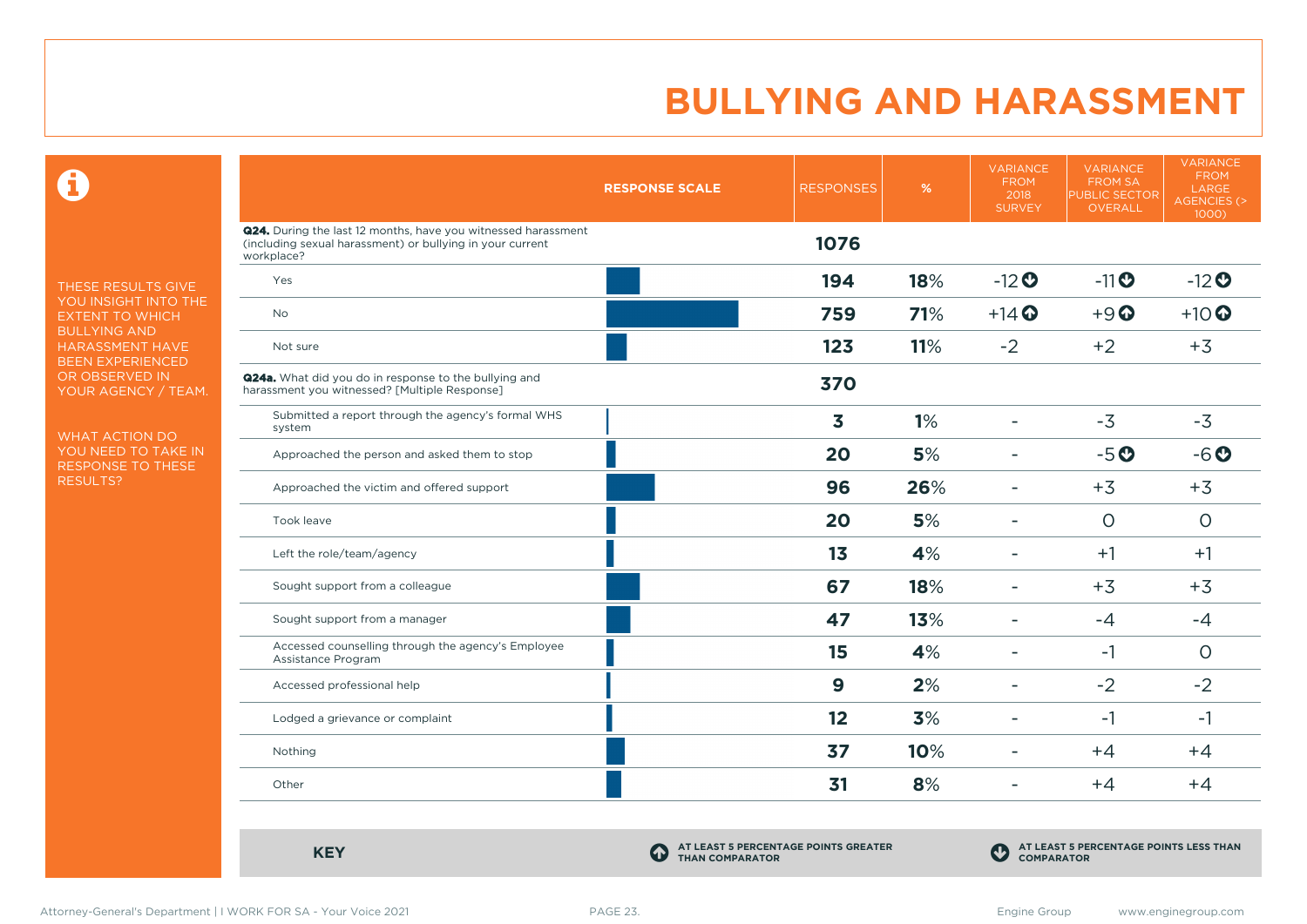$\mathbf \Theta$ 

THESE RESULTS GIVE YOU INSIGHT INTO THE EXTENT TO WHICH BULLYING AND HARASSMENT HAVE BEEN EXPERIENCED OR OBSERVED IN YOUR AGENCY / TEAM.

WHAT ACTION DO YOU NEED TO TAKE IN RESPONSE TO THESE RESULTS?

|                                                                                                                                                         | <b>RESPONSE SCALE</b> | <b>RESPONSES</b> | %   | <b>VARIANCE</b><br><b>FROM</b><br>2018<br><b>SURVEY</b> | <b>VARIANCE</b><br><b>FROM SA</b><br><b>PUBLIC SECTOR</b><br>OVERALL | <b>VARIANCE</b><br><b>FROM</b><br>LARGE<br>AGENCIES (><br>1000) |
|---------------------------------------------------------------------------------------------------------------------------------------------------------|-----------------------|------------------|-----|---------------------------------------------------------|----------------------------------------------------------------------|-----------------------------------------------------------------|
| <b>Q25.</b> During the last 12 months, have you been subjected to<br>harassment (including sexual harassment) or bullying in your<br>current workplace? |                       | 1071             |     |                                                         |                                                                      |                                                                 |
| Yes                                                                                                                                                     |                       | 114              | 11% | $-7o$                                                   | $-7o$                                                                | $-8o$                                                           |
| <b>No</b>                                                                                                                                               |                       | 900              | 84% | $+10$ <sup>O</sup>                                      | $+8$ <sup><math>\odot</math></sup>                                   | $+8$ <sup><math>\odot</math></sup>                              |
| Not sure                                                                                                                                                |                       | 57               | 5%  | $-3$                                                    | $-1$                                                                 | -1                                                              |
| <b>Q25a.</b> What type of harassment or bullying did you experience?<br>[Multiple Response]                                                             |                       | 202              |     |                                                         |                                                                      |                                                                 |
| Physical behaviour (e.g. assault, aggressive body<br>T.<br>language)                                                                                    |                       | 8                | 4%  | $+1$                                                    | $-4$                                                                 | $-4$                                                            |
| Sexual harassment                                                                                                                                       |                       | 7                | 3%  | $-1$                                                    | $+1$                                                                 | $+1$                                                            |
| Cyberbullying (e.g. harassment via IT or the spreading of<br>gossip/materials intended to defame or humiliate)                                          |                       | 8                | 4%  | $+1$                                                    | $\circ$                                                              | $\circ$                                                         |
| Verbal abuse (e.g. offensive language, derogatory<br>т<br>remarks, threats, shouting or screaming)                                                      |                       | 56               | 28% | $+2$                                                    | $-1$                                                                 | $-1$                                                            |
| 'Initiations' or pranks                                                                                                                                 |                       | 4                | 2%  | $-1$                                                    | $\circ$                                                              | $\circ$                                                         |
| Interference with your personal property or work<br>equipment                                                                                           |                       | $\overline{2}$   | 1%  | $-2$                                                    | $-3$                                                                 | $-3$                                                            |
| Interference with work tasks (i.e. withholding needed<br>information, undermining or sabotage)                                                          |                       | 42               | 21% | $-3$                                                    | $-3$                                                                 | $-3$                                                            |
| Inappropriate and unfair application of work policies or<br>rules (e.g. perf mgmt, access to leave, access to L&D)                                      |                       | 50               | 25% | $+1$                                                    | $+7$ $\odot$                                                         | $+7$ $\odot$                                                    |
| Other                                                                                                                                                   |                       | 25               | 12% | $+2$                                                    | $+3$                                                                 | $+3$                                                            |

**KEY** 

**TEXT CHANGE SINCE 2018 SURVEY**

**AT LEAST 5 PERCENTAGE POINTS GREATER THAN COMPARATOR**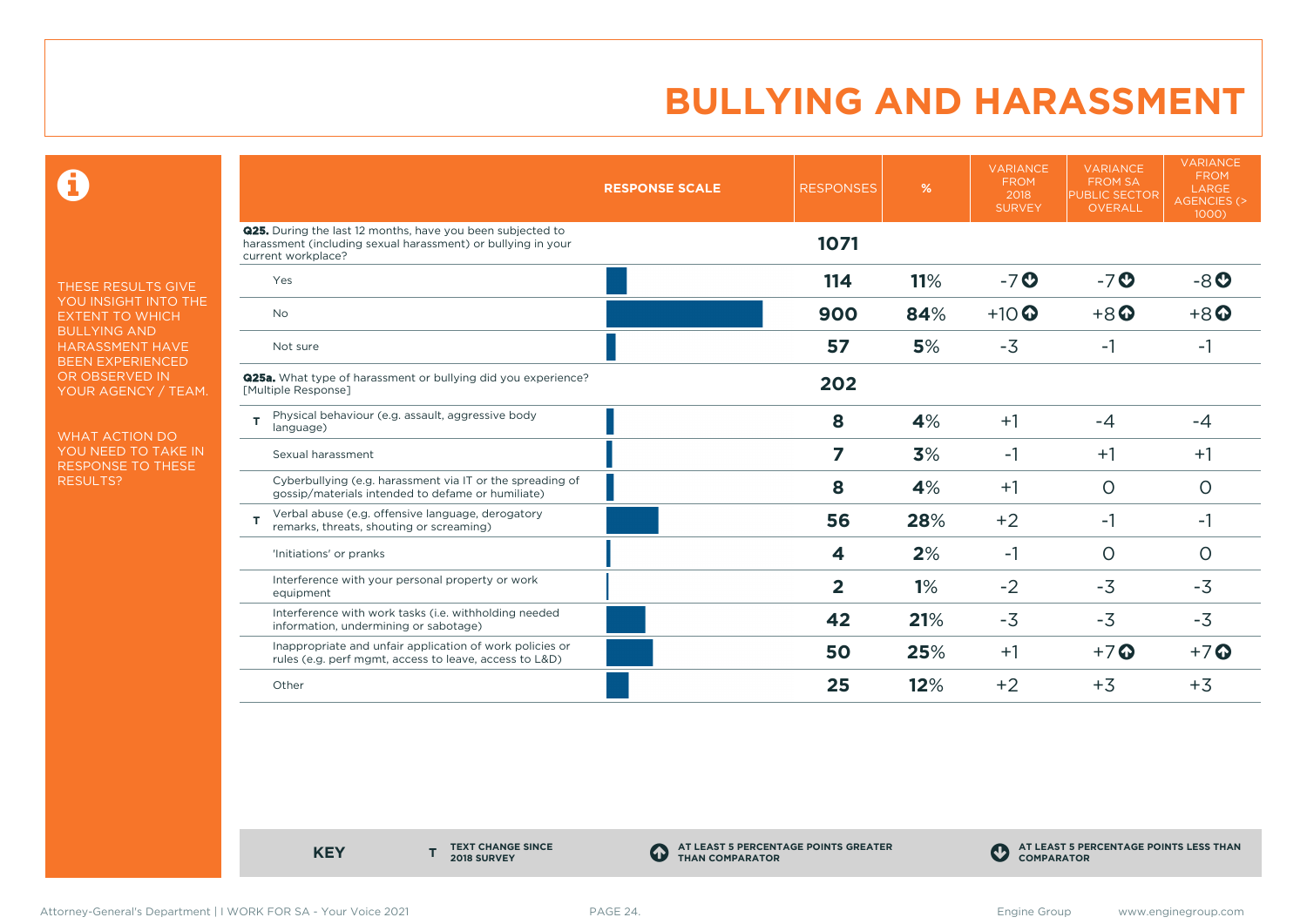$\mathbf \Theta$ 

THESE RESULTS GIVE YOU INSIGHT INTO THE EXTENT TO WHICH BULLYING AND HARASSMENT HAVE BEEN EXPERIENCED OR OBSERVED IN YOUR AGENCY / TEAM.

WHAT ACTION DO YOU NEED TO TAKE IN RESPONSE TO THESE RESULTS?

|                                                                                  | <b>RESPONSE SCALE</b> | <b>RESPONSES</b> | %   | <b>VARIANCE</b><br><b>FROM</b><br>2018<br><b>SURVEY</b> | <b>VARIANCE</b><br><b>FROM SA</b><br><b>PUBLIC SECTOR</b><br><b>OVERALL</b> | <b>VARIANCE</b><br><b>FROM</b><br>LARGE<br><b>AGENCIES (&gt;</b><br>1000) |
|----------------------------------------------------------------------------------|-----------------------|------------------|-----|---------------------------------------------------------|-----------------------------------------------------------------------------|---------------------------------------------------------------------------|
| Q25b. Who was responsible for the harassment or bullying?<br>[Multiple Response] |                       | 166              |     |                                                         |                                                                             |                                                                           |
| Someone more junior than you                                                     |                       | 10               | 6%  | $-8o$                                                   | $-1$                                                                        | $-1$                                                                      |
| Client, customer or stakeholder                                                  |                       | 8                | 5%  | $-18$ <b>O</b>                                          | -1                                                                          | $-2$                                                                      |
| Co-worker<br>Τ.                                                                  |                       | 30               | 18% | $-5o$                                                   | $-8o$                                                                       | $-9O$                                                                     |
| A group of co-workers                                                            |                       | $\boldsymbol{9}$ | 5%  | $-19O$                                                  | $-3$                                                                        | $-3$                                                                      |
| Contractor                                                                       |                       | $\mathbf 0$      | 0%  | $\circ$                                                 | $-1$                                                                        | $-1$                                                                      |
| Consultant/service provider                                                      |                       | $\mathbf 0$      | 0%  | $-6o$                                                   | $-1$                                                                        | -1                                                                        |
| Representative of another South Australian Public Sector<br>agency               |                       | $\overline{2}$   | 1%  | $-5o$                                                   | $\circ$                                                                     | $\circ$                                                                   |
| Your current manager                                                             |                       | 45               | 27% | $+27$                                                   | $+10$ <sup>O</sup>                                                          | $+11$ <sup>O</sup>                                                        |
| A previous manager                                                               |                       | 23               | 14% | $+13$ <sup>O</sup>                                      | $+4$                                                                        | $+4$                                                                      |
| Someone more senior than you (other than your<br>manager)                        |                       | 38               | 23% | $+22$                                                   | $+1$                                                                        | $+1$                                                                      |
| Minister or ministerial adviser                                                  |                       | $\mathbf 0$      | 0%  | $-1$                                                    | $\circ$                                                                     | O                                                                         |
| Unknown                                                                          |                       |                  | 1%  | $+1$                                                    | $\circ$                                                                     | $\circ$                                                                   |

**KEY** 

**TEXT CHANGE SINCE 2018 SURVEY**

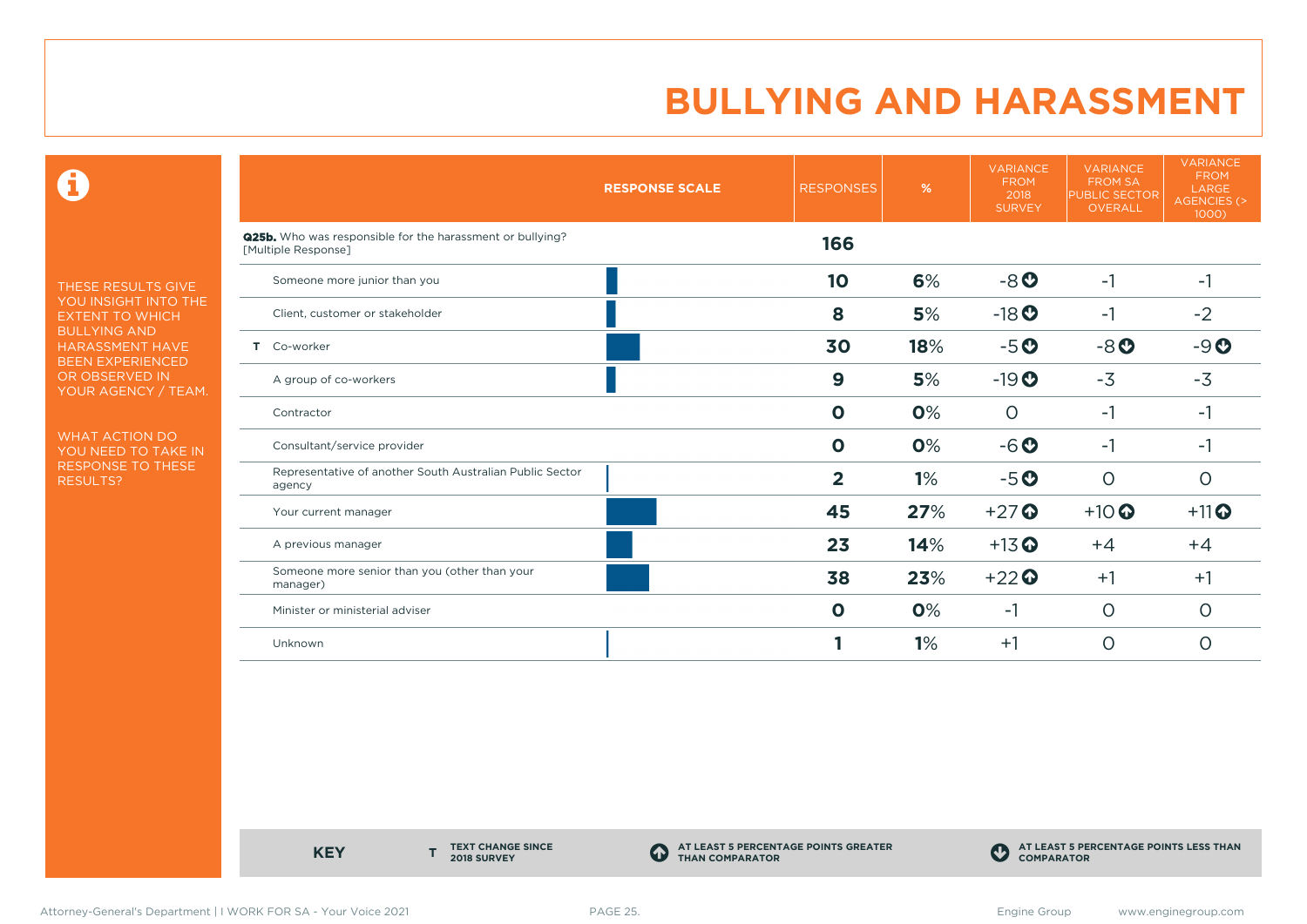$\mathbf \Theta$ 

THESE RESULTS GIVE YOU INSIGHT INTO THE EXTENT TO WHICH BULLYING AND HARASSMENT HAVE BEEN EXPERIENCED OR OBSERVED IN YOUR AGENCY / TEAM.

WHAT ACTION DO YOU NEED TO TAKE IN RESPONSE TO THESE RESULTS?

|                                                                                                          | <b>RESPONSE SCALE</b> | <b>RESPONSES</b> | %   | <b>VARIANCE</b><br><b>FROM</b><br>2018<br><b>SURVEY</b> | <b>VARIANCE</b><br><b>FROM SA</b><br><b>PUBLIC SECTOR</b><br><b>OVERALL</b> | <b>VARIANCE</b><br><b>FROM</b><br>LARGE<br>AGENCIES (><br>1000) |
|----------------------------------------------------------------------------------------------------------|-----------------------|------------------|-----|---------------------------------------------------------|-----------------------------------------------------------------------------|-----------------------------------------------------------------|
| Q25c. What did you do in response to the bullying and<br>harassment you experienced? [Multiple Response] |                       | 246              |     |                                                         |                                                                             |                                                                 |
| Lodged an internal grievance or complaint                                                                |                       | 1 <sub>3</sub>   | 5%  |                                                         | $-3$                                                                        | $-3$                                                            |
| Lodged an external complaint (e.g. with the Equal<br>Opportunity Commission, SafeWork SA or the ICAC)    |                       | 3                | 1%  |                                                         | $\circ$                                                                     | $\circ$                                                         |
| Took leave                                                                                               |                       | 37               | 15% |                                                         | $+5$ <sup>O</sup>                                                           | $+5$ <sup>O</sup>                                               |
| Submitted a workers compensation claim                                                                   |                       |                  | 0%  |                                                         | -1                                                                          | -1                                                              |
| Left the role/team/agency                                                                                |                       | 1 <sub>3</sub>   | 5%  |                                                         | $+2$                                                                        | $+2$                                                            |
| Accessed counselling through the agency's Employee<br>Assistance Program (EAP)                           |                       | 17               | 7%  |                                                         | $\circ$                                                                     | 0                                                               |
| Accessed professional help (other than EAP)                                                              |                       | 20               | 8%  |                                                         | $+1$                                                                        | $+1$                                                            |
| Sought support from my manager                                                                           |                       | 29               | 12% |                                                         | $-5o$                                                                       | $-5o$                                                           |
| Sought support from a colleague                                                                          |                       | 56               | 23% |                                                         | $+2$                                                                        | $+1$                                                            |
| Approached the person and asked them to stop                                                             |                       | 12               | 5%  |                                                         | $-4$                                                                        | -4                                                              |
| Nothing                                                                                                  |                       | 26               | 11% |                                                         | $+2$                                                                        | $+2$                                                            |
| Other                                                                                                    |                       | 19               | 8%  |                                                         | $+1$                                                                        | $+1$                                                            |

**KEY C** 

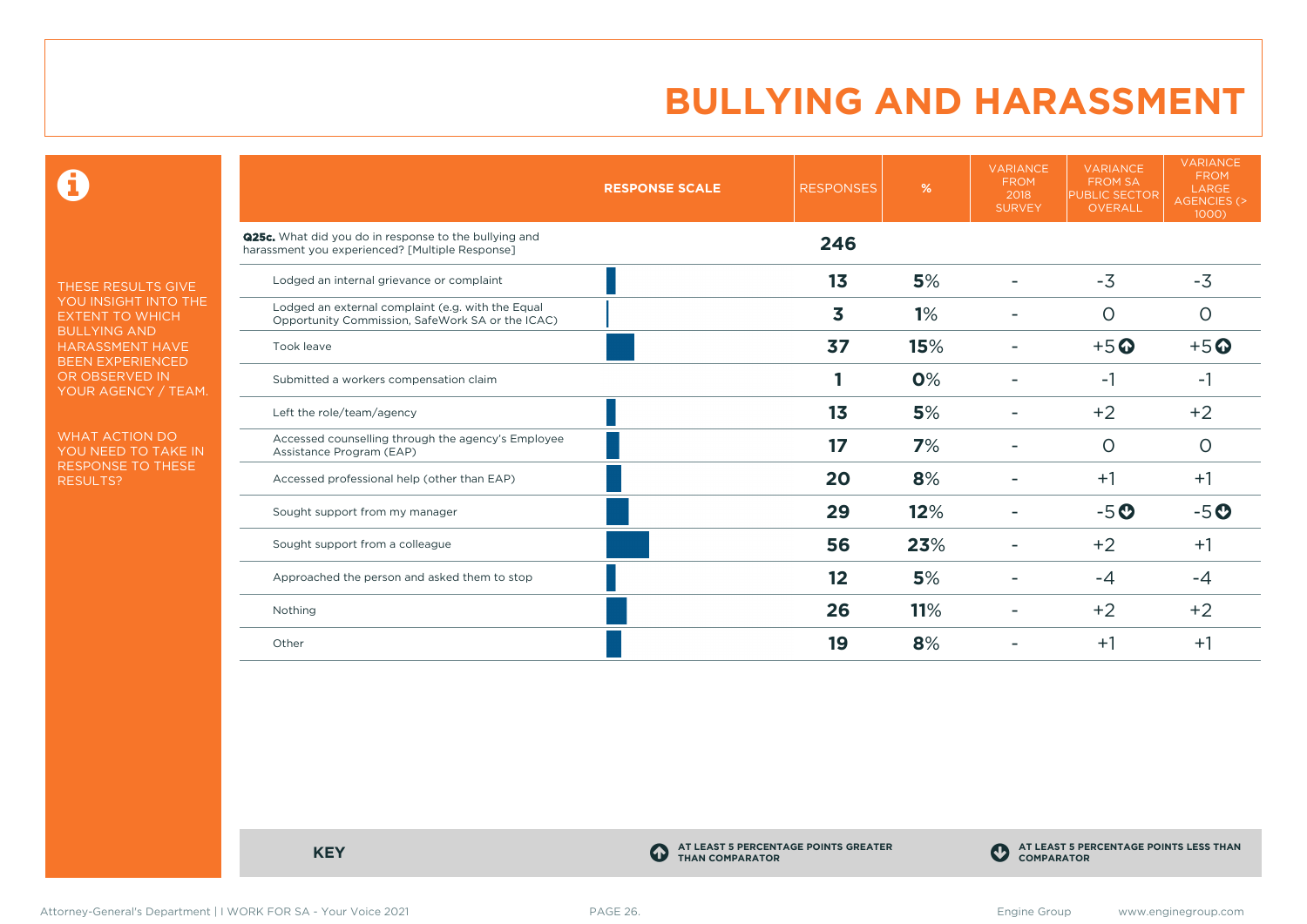$\mathbf \Omega$ 

THESE RESULTS GIVE YOU INSIGHT INTO THE EXTENT TO WHICH BULLYING AND HARASSMENT HAVE BEEN EXPERIENCED OR OBSERVED IN YOUR AGENCY / TEAM.

WHAT ACTION DO YOU NEED TO TAKE IN RESPONSE TO THESE RESULTS?

|                                                                | <b>RESPONSE SCALE</b> | <b>RESPONSES</b> | $\frac{9}{6}$ | <b>VARIANCE</b><br><b>FROM</b><br>2018<br><b>SURVEY</b> | <b>VARIANCE</b><br><b>FROM SA</b><br><b>PUBLIC SECTOR</b><br><b>OVERALL</b> | <b>VARIANCE</b><br><b>FROM</b><br>LARGE<br>AGENCIES (><br>$1000$ ) |
|----------------------------------------------------------------|-----------------------|------------------|---------------|---------------------------------------------------------|-----------------------------------------------------------------------------|--------------------------------------------------------------------|
| <b>Q25d.</b> Was your complaint resolved to your satisfaction? |                       | 13               |               |                                                         |                                                                             |                                                                    |
| Yes                                                            |                       |                  | 8%            | -1                                                      | $-8o$                                                                       | $-7o$                                                              |
| <b>No</b>                                                      |                       | 10               | 77%           | $+35$ <sup>O</sup>                                      | $+22$                                                                       | $+22$                                                              |
| Unsure                                                         |                       | $\mathbf 0$      | 0%            | $-25$ <sup><math>\odot</math></sup>                     | $-13$ <sup>O</sup>                                                          | $-13$ <sup>O</sup>                                                 |
| The complaint is still being processed                         |                       | 2                | 15%           | $-10$                                                   | $-2$                                                                        | $-2$                                                               |

**KEY C** 

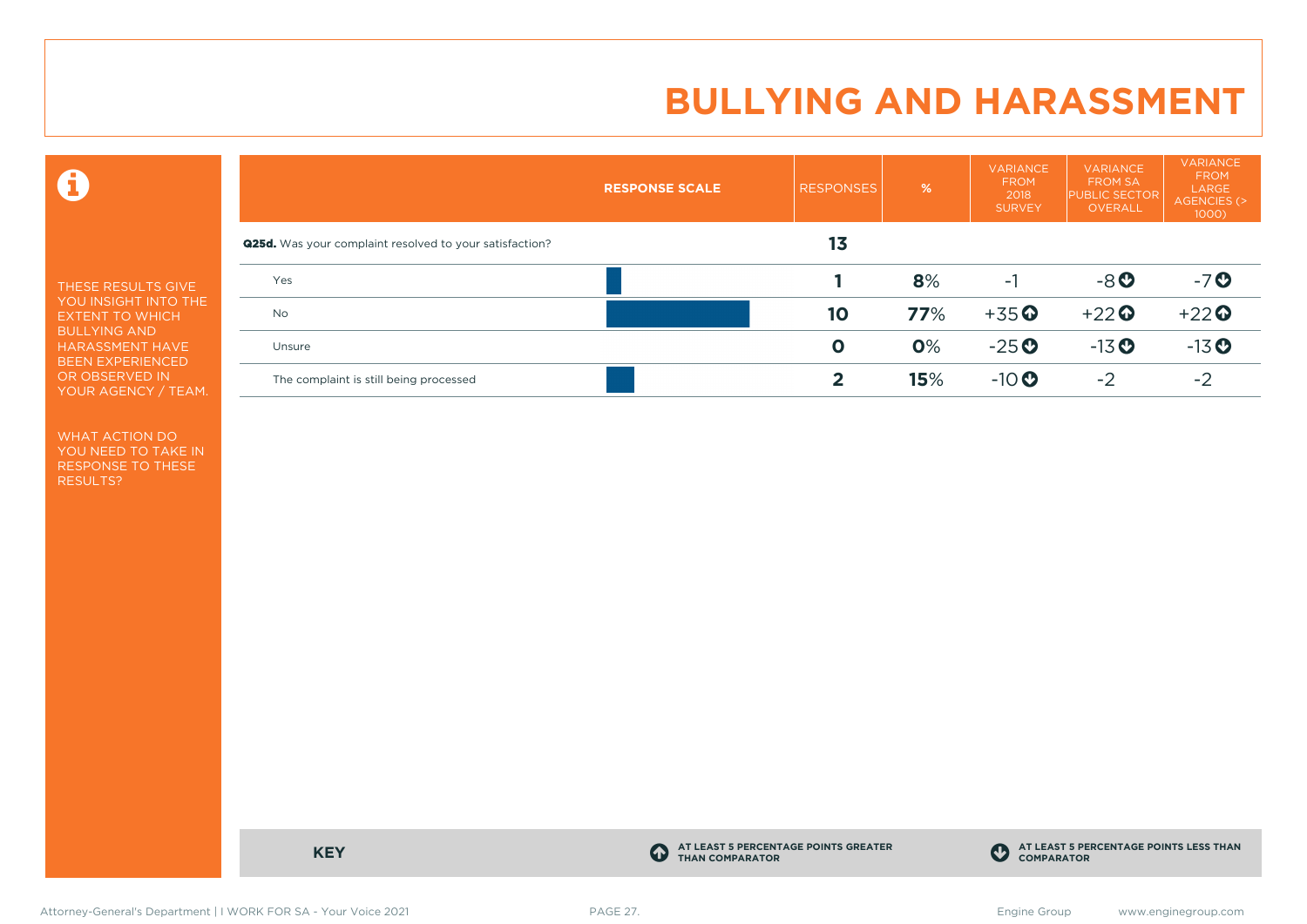$\mathbf \Theta$ 

THESE RESULTS GIVE YOU INSIGHT INTO THE EXTENT TO WHICH BULLYING AND HARASSMENT HAVE BEEN EXPERIENCED OR OBSERVED IN YOUR AGENCY / TEAM.

WHAT ACTION DO YOU NEED TO TAKE IN RESPONSE TO THESE RESULTS?

|                                                               | <b>RESPONSE SCALE</b> | <b>RESPONSES</b> | %   | <b>VARIANCE</b><br><b>FROM</b><br>2018<br><b>SURVEY</b> | <b>VARIANCE</b><br><b>FROM SA</b><br><b>PUBLIC SECTOR</b><br>OVERALL | <b>VARIANCE</b><br><b>FROM</b><br>LARGE<br>AGENCIES (><br>1000) |
|---------------------------------------------------------------|-----------------------|------------------|-----|---------------------------------------------------------|----------------------------------------------------------------------|-----------------------------------------------------------------|
| Q25e. Why did you not lodge one? [Multiple Response]          |                       | 286              |     |                                                         |                                                                      |                                                                 |
| The matter was resolved informally                            |                       | 12               | 4%  | ۰                                                       | $\circ$                                                              | $-1$                                                            |
| It could affect my career                                     |                       | 44               | 15% |                                                         | $+1$                                                                 | $+1$                                                            |
| It could affect my working relationships                      |                       | 54               | 19% |                                                         | $+1$                                                                 | $+1$                                                            |
| Managers accepted the behaviour                               |                       | 36               | 13% |                                                         | $+3$                                                                 | $+3$                                                            |
| I did not trust that action would be taken                    |                       | 57               | 20% |                                                         | $-1$                                                                 | -1                                                              |
| I didn't think anyone would believe me                        |                       | 14               | 5%  |                                                         | $+1$                                                                 | $+1$                                                            |
| I did not have enough evidence                                |                       | 12               | 4%  |                                                         | $-1$                                                                 | -1                                                              |
| I did not think the harassment/bullying was serious<br>enough |                       | 19               | 7%  |                                                         | $+1$                                                                 | $+1$                                                            |
| I did not know how to report it                               |                       | 7                | 2%  |                                                         | $-1$                                                                 | -1                                                              |
| I thought the reporting process was too difficult             |                       | 6                | 2%  | ۰                                                       | $-2$                                                                 | $-2$                                                            |
| I thought that action would be too slow                       |                       | 4                | 1%  |                                                         | $-2$                                                                 | $-2$                                                            |
| Other                                                         |                       | 21               | 7%  |                                                         | $+1$                                                                 | $+1$                                                            |

**KEY C** 

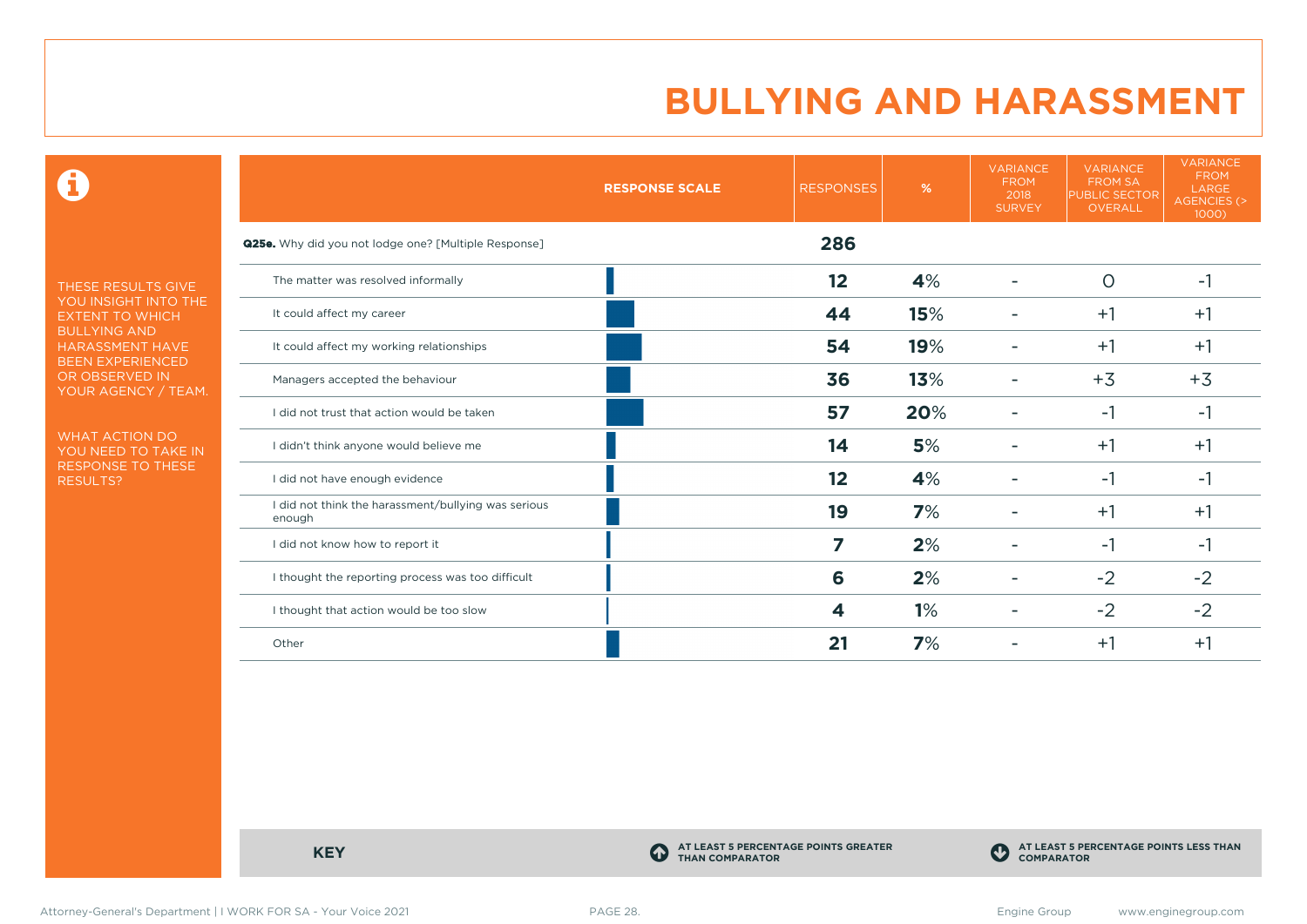# **DISCRIMINATION**

 $\mathbf \Theta$ 

THESE RESULTS GIVE YOU INSIGHT INTO EXPERIENCES OF DISCRIMINATION IN THIS AGENCY / TEAM

WHAT ACTION DO YOU NEED TO TAKE IN RESPONSE TO THESE RESULTS?

|                                                                                                                             | <b>RESPONSE SCALE</b> | <b>RESPONSES</b> | $\frac{9}{6}$ | <b>VARIANCE</b><br><b>FROM</b><br>2018<br><b>SURVEY</b> | <b>VARIANCE</b><br><b>FROM SA</b><br><b>PUBLIC SECTOR</b><br><b>OVERALL</b> | <b>VARIANCE</b><br><b>FROM</b><br>LARGE<br>AGENCIES (><br>$1000$ ) |
|-----------------------------------------------------------------------------------------------------------------------------|-----------------------|------------------|---------------|---------------------------------------------------------|-----------------------------------------------------------------------------|--------------------------------------------------------------------|
| <b>Q26.</b> During the last 12 months, in your current agency, have you<br>personally experienced workplace discrimination? |                       | 1068             |               |                                                         |                                                                             |                                                                    |
| <b>No</b>                                                                                                                   |                       | 906              | 85%           | $\overline{\phantom{a}}$                                | $+3$                                                                        | $+4$                                                               |
| Yes, from people in my agency                                                                                               |                       | 82               | 8%            | ۰                                                       | н.                                                                          | $-2$                                                               |
| Yes, from people outside my agency                                                                                          |                       | 5                | 0%            | $\overline{\phantom{a}}$                                | н.                                                                          | ÷.                                                                 |
| Don't know                                                                                                                  |                       | 75               | 7%            |                                                         | - 1                                                                         | $\overline{\phantom{a}}$                                           |

**KEY C** 

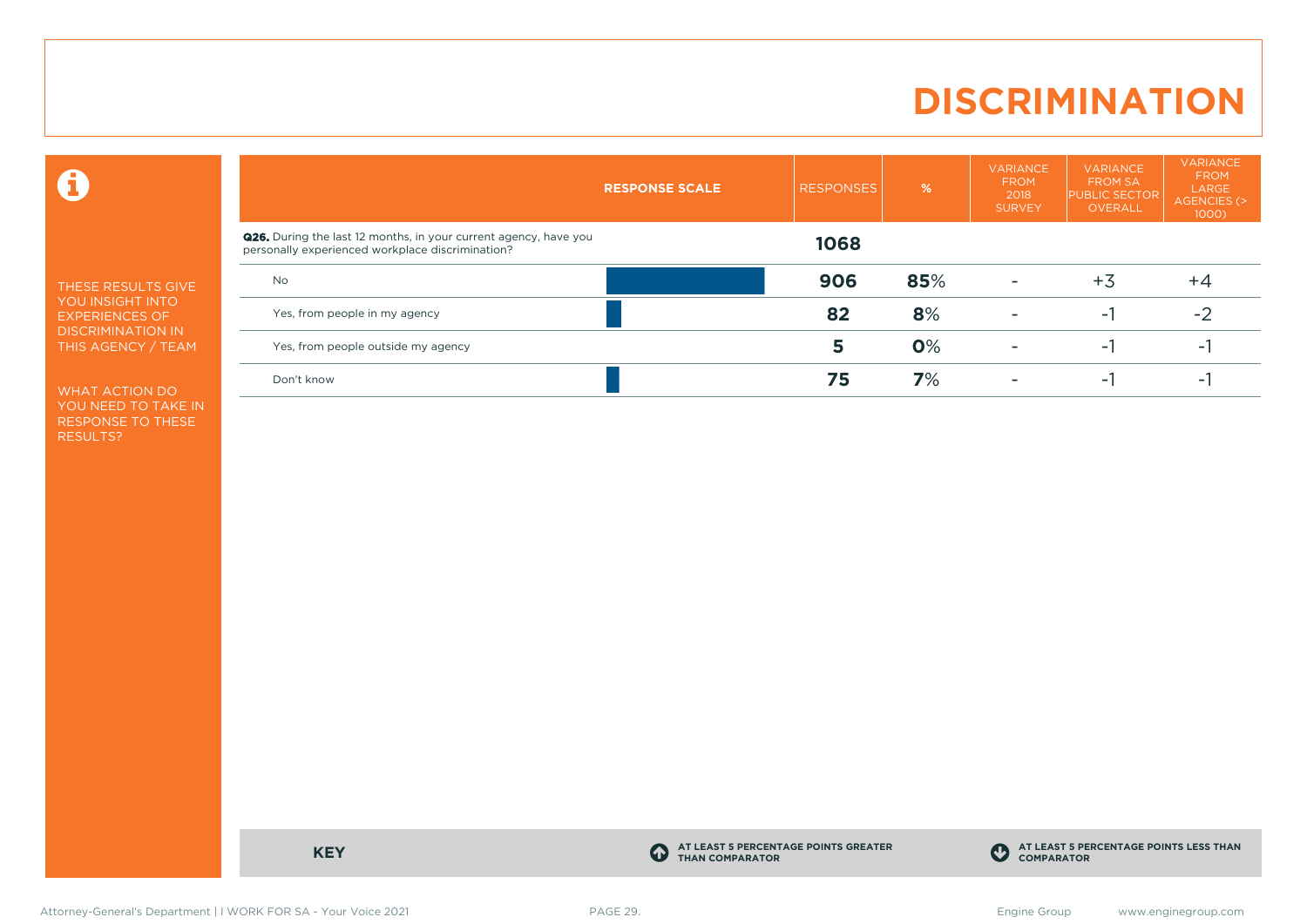# **DISCRIMINATION**

 $\mathbf \Theta$ 

THESE RESULTS GIVE YOU INSIGHT INTO EXPERIENCES OF DISCRIMINATION IN THIS AGENCY / TEAM

WHAT ACTION DO YOU NEED TO TAKE IN RESPONSE TO THESE RESULTS?

|                                                                                   | <b>RESPONSE SCALE</b> | <b>RESPONSES</b>        | %   | <b>VARIANCE</b><br><b>FROM</b><br>2018<br><b>SURVEY</b> | <b>VARIANCE</b><br><b>FROM SA</b><br><b>PUBLIC SECTOR</b><br>OVERALL | <b>VARIANCE</b><br><b>FROM</b><br>LARGE<br>AGENCIES (><br>1000 |
|-----------------------------------------------------------------------------------|-----------------------|-------------------------|-----|---------------------------------------------------------|----------------------------------------------------------------------|----------------------------------------------------------------|
| Q26a. What was the type of discrimination you experienced?<br>[Multiple Response] |                       | 144                     |     |                                                         |                                                                      |                                                                |
| Age                                                                               |                       | 34                      | 24% | $\overline{\phantom{a}}$                                | $+9$ $\odot$                                                         | $+9$ $\odot$                                                   |
| Breastfeeding                                                                     |                       | $\mathbf 0$             | 0%  | $\blacksquare$                                          | $\circ$                                                              | $\circ$                                                        |
| Caring responsibilities                                                           |                       | 11                      | 8%  | $\overline{\phantom{a}}$                                | $+2$                                                                 | $+2$                                                           |
| Disability/impairment                                                             |                       | $\overline{\mathbf{4}}$ | 3%  | $\blacksquare$                                          | $-1$                                                                 | $-1$                                                           |
| Gender identity/gender history                                                    |                       | 6                       | 4%  | $\overline{\phantom{a}}$                                | $-1$                                                                 | $-1$                                                           |
| Marital status                                                                    |                       | $\mathbf 0$             | 0%  | ۰                                                       | $-2$                                                                 | $-2$                                                           |
| Part-time work status                                                             |                       | 12                      | 8%  | $\overline{\phantom{a}}$                                | $\Omega$                                                             | $\Omega$                                                       |
| Political conviction including trade union activity                               |                       | $\overline{\mathbf{4}}$ | 3%  | $\overline{\phantom{a}}$                                | $\circ$                                                              | $\circ$                                                        |
| Pregnancy including maternity/paternity leave status                              |                       | 1                       | 1%  | $\overline{\phantom{a}}$                                | $-1$                                                                 | $-1$                                                           |
| Race/cultural background                                                          |                       | 1 <sub>3</sub>          | 9%  | $\overline{\phantom{a}}$                                | $-5o$                                                                | $-6o$                                                          |
| Religious conviction                                                              |                       | $\mathbf 0$             | 0%  | $\overline{\phantom{a}}$                                | $-1$                                                                 | $-1$                                                           |
| Sex                                                                               |                       | 1 <sub>3</sub>          | 9%  | $\overline{\phantom{a}}$                                | $+1$                                                                 | $+2$                                                           |
| Sexual orientation                                                                |                       | $\mathbf 0$             | 0%  | ۰                                                       | $-2$                                                                 | $-2$                                                           |
| Work from home/remote status                                                      |                       | 14                      | 10% | $\overline{\phantom{a}}$                                | $+3$                                                                 | $+4$                                                           |
| Physical health/mental health challenges (not defined as a<br>disability)         |                       | 10                      | 7%  | ۰                                                       | $-3$                                                                 | $-3$                                                           |
| Other                                                                             |                       | 22                      | 15% | $\overline{\phantom{a}}$                                | $\circ$                                                              | $\circ$                                                        |
|                                                                                   |                       |                         |     |                                                         |                                                                      |                                                                |

**KEY C** 

**AT LEAST 5 PERCENTAGE POINTS GREATER THAN COMPARATOR**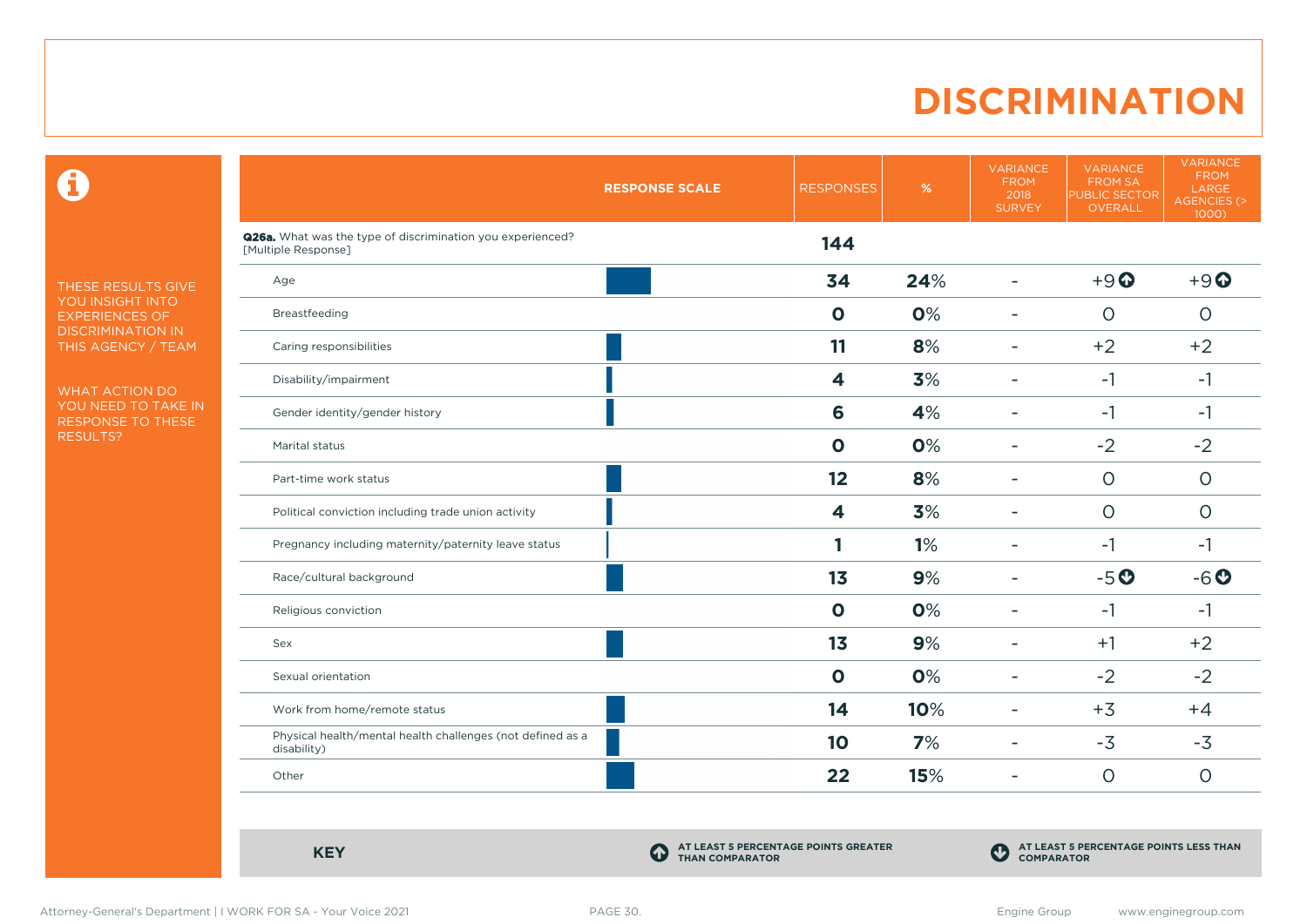# **APPENDIX A: METHODOLOLOGY**

#### SURVEY TIMEFRAME

This report contains results for the I WORK FOR SA - Your Voice Survey 2021, which was open from 27 April to 28 May 2021.

#### INDEX CALCULATIONS

Where questions have been grouped together to form an index for example Enabling High Performance, this has been calculated by adding the positive scores of all items in the group, and then dividing by the total number of respondents across all questions in the group to create a % positive average figure. For ease of reporting this figure has been rounded. Please note this does not apply to the Engagement Index which has been calculated using the method outlined below.

#### EMPLOYEE ENGAGEMENT INDEX

Scores are assigned to each of the question responses in the index (100% Strongly agree, 75% Agree, 50% Neither agree nor disagree, 25% Disagree, and 0% Strongly disagree). Once the scores are added together these are then divided by the number of respondents to create an average % positive. For ease of reporting this figure has been rounded.

### KEY DRIVER ANALYSIS

Experience tells us that a successful response to survey results requires focus on key priorities. Key driver analysis (KDA) helps identify these priority areas. Statistical techniques including factor and regression analysis identifies the factors (groups of questions) and individual questions with the strongest influence on your engagement index.

Firstly, factor analysis identifies patterns in the survey questions, allowing us to see if a group of questions are measuring the same underlying characteristic(s) (i.e. they belong to the same survey theme). This statistical technique assumes that when questions are answered in a similar way, the employee is thinking about the same underlying theme.

Regression analysis is then used to identify questions most likely to influence and drive employee engagement within each theme. This is achieved by developing a statistical model which determines the importance ('weight') of each question on engagement. These weights are used to identify which questions have the most impact on engagement. Once we know the highest impacting factors, to simplify reporting we take the highest impacting questions from the top factors to determine 5 key driver questions.

In order to assist smaller organisations and teams to obtain a set of priorities or 'key drivers' we also use local driver analysis (LDA). This is an automated technique which uses correlation analysis to explore the relationship between the survey questions and engagement. Correlation will rank survey questions, and the top 5 are reported as 'key drivers'. Where a team has less than 20 respondents' drivers are inherited from the parent unit.